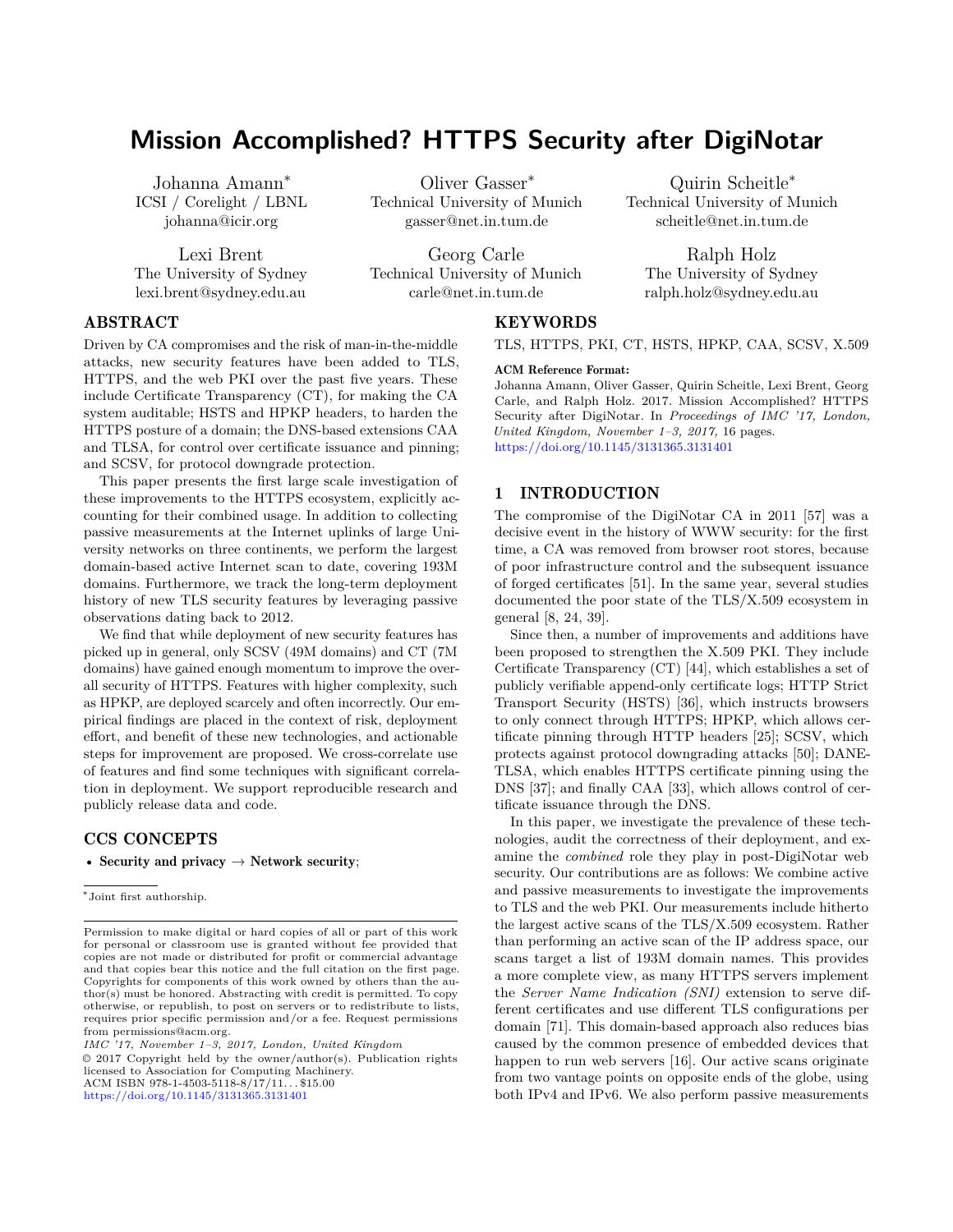#### IMC '17, November 1–3, 2017, London, United Kingdom Amann, Gasser, Scheitle, Brent, Carle, Holz

in North America, Europe, and Australia. To the best of our

knowledge, this is the first time that such a geographically diverse passive TLS observation has been conducted. Our data analysis uses a novel process in which active and passive data share the same analysis pipeline.

We investigate each of the above technologies in depth, particularly focusing on Certificate Transparency and new TLS and HTTPS extensions. Importantly, we also investigate how these technologies are used *in combination*, and which protection level is thereby achieved. We paint an accurate picture to which degree these technologies are correctly deployed and which mistakes are commonly made. We contextualize our empirical findings and explore the correlation between complexity, benefit, and risk of each technology. Additionally, we examine the proliferation of different TLS versions by drawing on a massive data set of global connection-level TLS information collected since 2012.

We strive to support open science and release our active scan dataset to the community. Along with parsed results, we make packet-level data captures available, allowing for precise reproduction and new uses. We also feed software changes back to the community, and publish newly created tools under a permissive open-source license. Data and code can be found at [https://mediatum.ub.tum.de/1377982.](https://mediatum.ub.tum.de/1377982)

The remainder of this paper is organized as follows. Section [2](#page-1-0) covers the technical background. Section [3](#page-1-1) details the related work. Section [4](#page-2-0) describes our methodology. Sections [5,](#page-3-0) [6,](#page-6-0) [7,](#page-8-0) and [8](#page-9-0) present our results for CT, HSTS and HPKP, SCSV, and the DNS-based extensions CAA and DANE-TLSA, respectively. Section [9](#page-10-0) shows the evolution of TLS version use over the last five years. We discuss our findings and relate them to risk, cost, and benefit of the new technologies in Section [10,](#page-11-0) and summarize them in Section [11.](#page-13-0)

#### <span id="page-1-0"></span>2 BACKGROUND

This section describes the TLS, HTTP, and DNS based HTTPS security extensions we investigate. For a general web PKI introduction, we refer the reader to [\[18,](#page-14-9) [39\]](#page-14-2).

CT: Certificate Transparency (CT) [\[44\]](#page-14-3) aims to make unnoticed attacks on the PKI near-impossible through public disclosure of certificate issuance. Users or CAs submit certificate chains for inclusion in one or more semi-trusted public logs, run by independent parties. Each log stores entries in an append-only Merkle Hash Tree. Observers can detect tampering or holes in the dataset by requesting consistency proofs from the log. A goal of CT is for browsers to display lower security indicators if certificates are not logged; currently Google Chrome is the only browser performing this step.

Upon submission of a certificate chain, a log server returns a signed promise of inclusion called the Signed Certificate Timestamp (SCT). The SCT can be verified using the log's public key. TLS servers deliver SCTs to the browser, either embedded in the certificate as an X.509 extension, via a TLS extension, or in an Online Certificate Status Protocol (OCSP) response delivered as a TLS extension (OCSP stapling).

To embed SCTs in a certificate, the CA submits a signed precertificate to the CT logs. This precertificate is a promise that a CA is going to issue this exact certificate after receiving the SCT. The precertificate contains a *poison* extension that prevents browsers from validating it; it cannot be used in place of a real certificate. The log server signs the precertificate and returns SCTs for it. These are embedded into an X.509 extension of the final certificate. Browsers verify the embedded SCTs by reconstructing the precertificate.

At the time of writing, Google Chrome is the only popular browser that verifies SCTs. It supports all transmission methods, and requires valid SCTs for Extended Validation (EV) certificates, removing the EV trust indicator otherwise. HTTP-based extensions: HTTP Strict Transport Security (HSTS) [\[36\]](#page-14-4) and HTTP Public Key Pinning (HPKP) [\[25\]](#page-14-5) are HTTP extensions that aim to increase the security of the HTTPS ecosystem by setting HTTP header values. HSTS instructs the client to only access a domain via HTTPS. HPKP enables the server to pin specific public keys to a domain to mitigate man-in-the-middle attacks. Browsers must abort a connection if none of the pins match the certificate chain used by the domain. Both HSTS and HPKP directives are shipped with web browsers in so-called preloading lists. SCSV Downgrade Prevention: RFC 7507 [\[50\]](#page-15-3) defines a *Signaling Cipher Suite Value* (SCSV) that is used to prevent downgrade attacks in which an attacker prevents connections with strong TLS versions in order to exploit weaknesses in older TLS versions. Clients commonly fall back to older TLS versions if a connection attempt with a newer TLS version is unsuccessful. In this fallback case, the client appends the SCSV pseudo-cipher value to its list of supported ciphers. When receiving this SCSV, the server must abort the connection if it supports a higher protocol version. One motivation for SCSV was the infamous POODLE attack [\[49\]](#page-15-5).

DNS-based Extensions: Both Certification Authority Authorization (CAA) [\[33\]](#page-14-7) and TLS Authentication (TLSA) [\[37\]](#page-14-6) are DNS record types introduced to aid certificate issuance and verification, respectively. CAA indicates which CAs may issue certificates for a domain. It also supports reporting in cases where a CA is requested to issue a certificate for a domain, but may not do so because of the CAA record. CAA was accepted by the CA/Browser forum as a mandatory step during certificate issuance [\[12\]](#page-14-10) and became effective on September 8, 2017.

In contrast to all other methods, the CAA record is only required to be correct at the time a CA issues a certificate. Browsers must not match it against current certificates. TLSA, which mandates DNSSEC, allows domain owners to specify which certificate or public key is meant to be deployed for a specific domain and port.

#### <span id="page-1-1"></span>3 RELATED WORK

Our research stands in the line of a large body of work on the TLS and HTTPS ecosystem. Past studies have analyzed different segments of the ecosystem and highlighted its many shortcomings, for example, focusing on the PKI [\[3,](#page-14-11) [7,](#page-14-12) [24,](#page-14-1) [39\]](#page-14-2),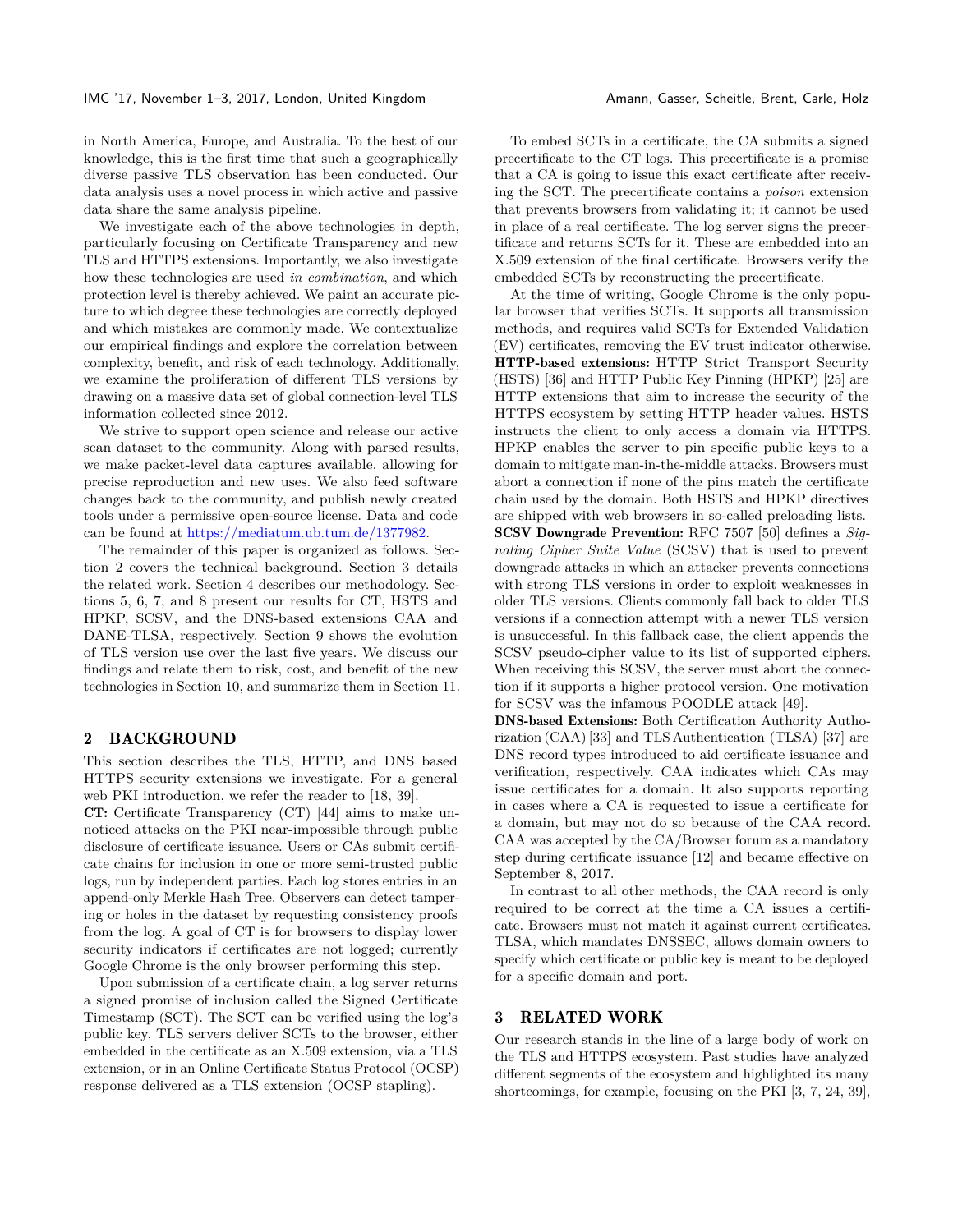communication protocols [\[23,](#page-14-13) [38\]](#page-14-14), certificate revocation [\[79–](#page-15-6) [81\]](#page-15-7), cryptographic properties and weaknesses [\[2,](#page-14-15) [35,](#page-14-16) [40\]](#page-14-17), and implementation problems [\[10\]](#page-14-18). For a thorough explanation and review of the web PKI and its weaknesses, we refer to [\[18,](#page-14-9) [39\]](#page-14-2).

Most closely related to our work, VanderSloot *et al.* [\[71\]](#page-15-4) examine the HTTPS ecosystem from several perspectives, including active scans, passive monitoring and Certificate Transparency logs. While they examine CT, they only focus on some of the differences observed in CT and other scan methods. They do not examine the properties of CT extensively, as we do in this work.

Several papers examine ways to enhance or optimize Certificate Transparency. Chuat *et al.* [\[15\]](#page-14-19) explore ways to exchange CT information via gossiping to defend against logs lying to small groups of users. Ryan [\[62\]](#page-15-8) extends CT to certificate revocation and addresses end-to-end encrypted email.

Gustafsson *et al.* [\[32\]](#page-14-20) present a study that analyzes the content of CT logs. The authors focus on data directly obtained from the logs and show differences between smaller CA-owned logs and Google's large logs filled from Internet scans. They track how many of the domain names obtained from monitoring their campus network match certificates in logs. In contrast, this study is more extensive: it includes data from active and passive observations and provides an in-detail analysis of both SCTs and certificates.

Clark and van Oorshot [\[18\]](#page-14-9) theoretically studied the effects of HTTP extension headers in 2012. Kranch and Bonneau [\[42\]](#page-14-21) study the deployment of HSTS and HPKP based on both the preload and the Alexa Top 1M lists. De los Santos *et al.* [\[21\]](#page-14-22) analyze the implementation of HSTS and HPKP for several dozen domains using Shodan. Given the novelty of both standards, we find the uptake of HSTS and HPKP to have significantly changed since these early studies.

Although there is a large body of DNSSEC measurement work [\[46,](#page-14-23) [53\]](#page-15-9), interest in TLSA and CAA has been limited. An early study in 2014 shows very low deployment of TLSA records, reporting less than 1000 records in the *.com* and *.net* zones [\[82\]](#page-15-10). Our study shows that no explosive growth has taken place since then. Szalachowski and Perrig [\[68\]](#page-15-11) count deployment of CAA and TLSA among the Alexa Top 100k domains which we compare against in Section [8.](#page-9-0)

### <span id="page-2-0"></span>4 METHODOLOGY

Our work combines active scans and passive measurements from several sites. We collect the following data. For CT, we extract Signed Certificate Timestamps (SCTs) from X.509 certificates as well as TLS and OCSP extensions. A modified version of Google's log monitor software [\[29,](#page-14-24) [31\]](#page-14-25) is used to retrieve certificates from logs accepted by the Google Chrome browser (as of May 2017) [\[30\]](#page-14-26).

For HSTS/HPKP, we parse and analyze the HTTP responses our scanner collects. For SCSV, we lower the TLS

version and set the Signaling Cipher Suite Value for Downgrade Protection. This should cause clients to reject the con-nection (see Section [2\)](#page-1-0). We collect **CAA** and **TLSA** resource records from DNS. Details are provided in each section.

We devise a novel way to unify the processing of data from active scans and passive network monitoring to analyze CT properties. We dump the raw network traffic of the active scan into a *pcap* trace. This trace is then fed into our passive measurement pipeline. By using the same analysis code paths for active and passive data, we achieve full comparability. This also enables us to share the *raw* data from active scans. In contrast to earlier work, which shares *processed* data from active scans, this packet-level information allows better reproducibility and exposes information about exact packet timing and timeout behavior.

#### 4.1 Active Scans

We conduct active scans from the University of Sydney (IPv4), and the Technical University of Munich (IPv4 & IPv6). As discussed in Section [1,](#page-0-0) our scan is based on domain names as opposed to IP addresses. This captures SNI-based servers (cf. [\[16,](#page-14-8) [71\]](#page-15-4)) and avoids accidentally connected devices.

We note that TLS scans based on domain names have been carried out before, often using the Alexa Top 1 million list of popular domains. In 2016, VanderSloot *et al.* [\[71\]](#page-15-4) used *.com*, *.net*, and *.org* domains to scan 153M domains. We extend this approach by adding domains from *.biz*, *.info*, *.mobi*, *.sk*, and *.xxx* from PremiumDrops [\[56\]](#page-15-12); *.de* and *.au* from ViewDNS [\[74\]](#page-15-13); from the Alexa [\[4\]](#page-14-27) and Umbrella [\[17\]](#page-14-28) Top 1M, all Alexa Country Top 50 [\[5\]](#page-14-29), plus domains from 748 zones from ICANN's Centralized Zone Data Service [\[41\]](#page-14-30). This yields a total of 193M domain names, about 58% of the 330.6M registered domains in March 2017 [\[72\]](#page-15-14).

We resolve domains from both Munich (TUM) and Sydney (USyd) using a modified version of *massdns* [\[11\]](#page-14-31) and an unmodified version of *unbound* [\[43\]](#page-14-32). From Munich, we find 154M IPv4-enabled and 9.7M IPv6-enabled domains, with a 9.5M intersection. From Sydney, we considered only A records, as the university network does not support IPv6. 650k (0.4%) less domains could be resolved. This is within expectations: Rijswijk-Deij *et al.* [\[70\]](#page-15-15) show that daily deviations of around 0.6% are expected for large-scale DNS scans. IP addresses learned from our DNS scans are port-scanned using a custom [\[83\]](#page-15-16) IPv6 capable version of ZMap [\[24\]](#page-14-1). The IPv6 response rate is in line with previous work [\[27\]](#page-14-33). We perform TLS handshakes using Goscanner [\[26\]](#page-14-34), a custom highly-parallelized scanning tool. Goscanner connects to each IP address, sending the domain name in the SNI extension, one name per connection.

If we can establish a TLS connection, we send an HTTP *HEAD* request to obtain HSTS and HPKP headers. In about 50% of cases, we receive an HTTP 200 ('OK') response code. In the remaining cases, we receive mainly redirect codes, error codes, or no HTTP response at all. For cases where the TLS handshake succeeds, we immediately connect a second time, offering a lower protocol version while sending the SCSV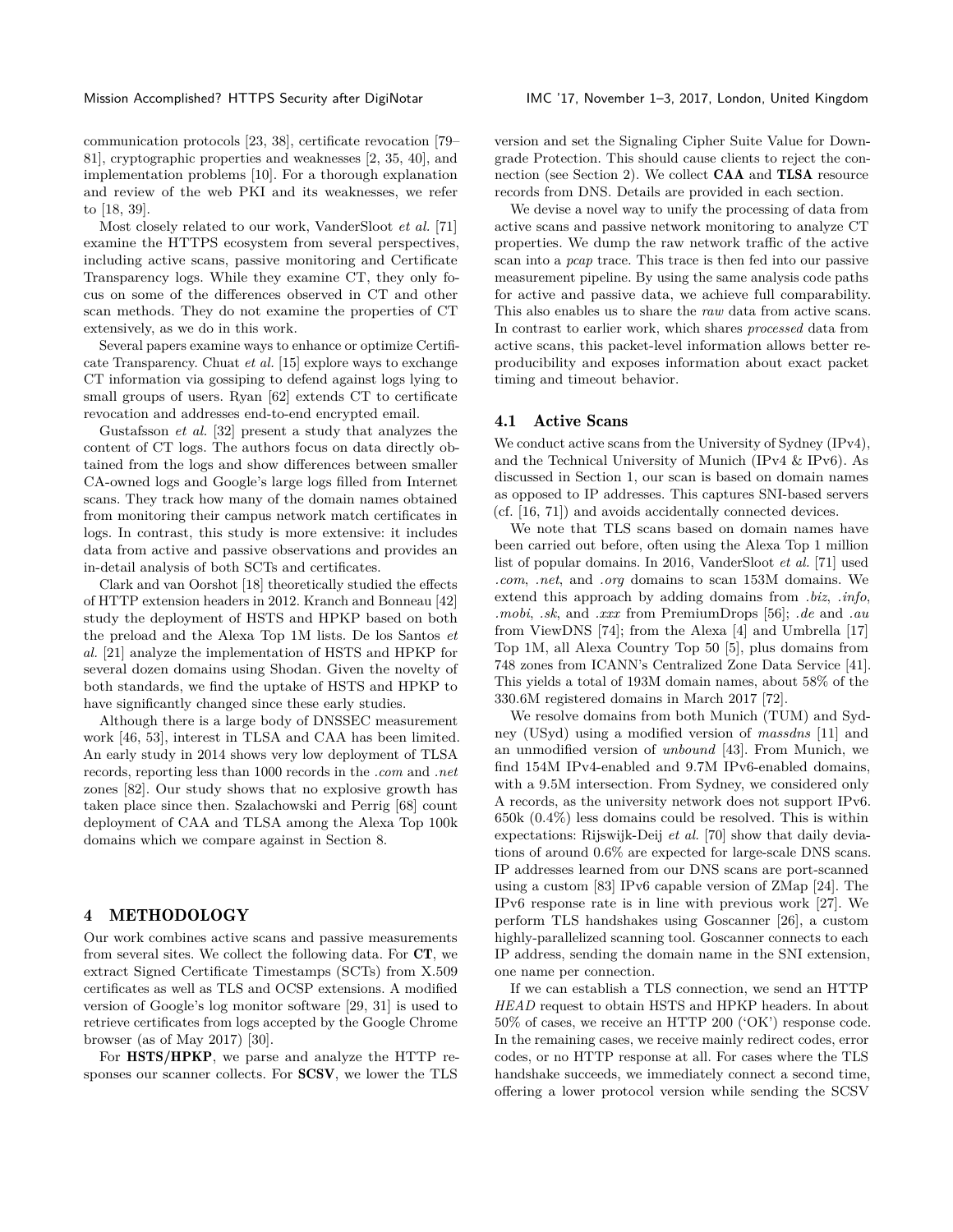IMC '17, November 1–3, 2017, London, United Kingdom Amann, Gasser, Scheitle, Brent, Carle, Holz

<span id="page-3-1"></span>

| # of                          | TUM IPv4 |        | USyd IPv4 TUM IPv6 | Rel. Work               |
|-------------------------------|----------|--------|--------------------|-------------------------|
| Input Domains                 | 192.9M   | 192.9M | 192.9M             | $\approx$ 153M [70, 71] |
| Domains $> 1$ RR <sup>1</sup> | 153.5M   | 152.9M | 9.7M               | 149M [70]               |
| IP addresses                  | 8.8M     | 8.9M   | 6.2M               |                         |
| tcp443 SYN-ACKs               | 4.0M     | 3.2M   | 316k               | 249k [27]               |
| $<$ domain, IP $>$ pairs      | 80.4M    | 79.2M  | 11.0M              |                         |
| Successful TLS $SNI2$         | 55.7M    | 58.0M  | 5.1M               | 42M [71]                |
| HTTP response 200 SNIs        | 28.4M    | 28.1M  | 1.9M               |                         |

1: Domains that server 1 or more Resource Records of A or AAAA type.  $2:$ <br/> $<$  Domain,IP $>$ tuples with successful TLS SNI connections.

Table 1: Overview of DNS Resolutions and Active Scans, conducted from April 11 through April 16, 2017.

pseudo-cipher. This tests for downgrade protection on server side: servers should abort such connections.

Table [1](#page-3-1) provides an overview of scan results along our scanning chain, across locations and protocols.

#### 4.2 Passive Monitoring

Our passive measurements use two data sources: *(i)* to measure the current use of Certificate Transparency in the Internet, we passively monitor the Internet uplinks of the University of California at Berkeley (UCB) for several weeks. To validate our results, we monitor the Internet uplinks at the University of Sydney (Australia) and the Technical University of Munich (Germany), about two weeks after the first monitoring run. *(ii)* For our TLS version evolution study we use data from the ICSI SSL Notary [\[8\]](#page-14-0), which contains connection-level information from select research institutions and Universities starting in 2012.

We use the Bro Network Security Monitor [\[55\]](#page-15-17) for our passive data analysis. For this work, we extend Bro to support TLS version 1.3, improve the OCSP support, and implement support for parsing and live-validation of CT information from certificates, TLS extensions and OCSP replies. The code is merged into Bro and will be part of Bro 2.6. In all environments, we only analyze outgoing connections to prevent bias from our internal server population. Table [2](#page-3-2) shows details on the number of TLS handshakes and unique hosts seen at our three passive monitoring vantage points.

The University of Sydney has a 10GE Internet uplink. Port 443 traffic is mirrored to a 64-core Linux machine using PF\_Ring for traffic distribution (4 AMD Opteron 6276 2.6GHz CPUs, 64GB RAM, Ubuntu 14.04.5). Only traffic from the Internet to the University network is mirrored to the analysis machine. Due to the fact that all CT information is contained in the server handshake, this still allows us to use data from Sydney for nearly all of our measurements. Readers familiar with Bro might be aware that Bro usually does not work well with one-sided traffic. This is not a limitation of the Bro core but of many Bro protocol analyzers. The TLS analyzer, however, parses one-sided TLS traffic correctly. We verified this by checking the TCP reassembler source code and creating several test-cases, available at [\[6\]](#page-14-35).

The Technical University of Munich monitors the Munich Scientific Network's 2x10GE Internet uplink. Port 443 traffic is mirrored to a 24-core machine, again using PF\_Ring (2

<span id="page-3-2"></span>

| Location | Time           | TLS Conns. Certs. |                      | Valid    |
|----------|----------------|-------------------|----------------------|----------|
| Berkeley | $2.4 - 2.5.$   | 2.6G              | $1.5\mathrm{M}$      | - 366.2k |
| port 443 |                |                   | $2.5G$ 729.1k 364.2k |          |
| Munich   | $12.5 - 16.5$  |                   | 286.7M 178.7k 167.1k |          |
| Sydney   | $12.5 - 16.5.$ | 196.2M            | 115.8k               | 113k     |

Table 2: Overview of passive monitoring data. UC Berkeley is not filtered for port 443. Many autogenerated certificates, such as for WebRTC, drive certificate count for non-443.

Intel Xeon E5-2630v2 2.6GHz, 256GB RAM, SLES12). Owing to the fact that the entire traffic is sent to the analysis machine over a single 10GE connection, packet-loss occurs during peak-times. This should not impact our analysis as packet loss should be uniformly distributed; furthermore we only examine the first few packets of every TLS connection. Our data analysis does indeed not show significant deviations for Munich.

UCB has a 10GE Internet uplink. The traffic is split up to 28 independent machines, each with 4 Intel Xeon 5430 CPUs at 2.66GHz and 12GB of RAM (FreeBSD 11.0). Traffic is distributed to 2 processes per machine using netmap [\[60\]](#page-15-18) and lb [\[61\]](#page-15-19). Traffic is not filtered for port 443.

#### 4.3 Ethical Considerations

For active scans, we minimize interference by following best scanning practices, such as those outlined in [\[24\]](#page-14-1), by maintaining a blacklist and using dedicated servers with informing rDNS names, websites, and abuse contacts. We assess whether data collection can harm individuals or reveal private information as proposed by [\[22,](#page-14-36) [54\]](#page-15-20). Our passive data collection was cleared by the responsible parties at each contributing institution; this includes all institutions contributing data to the ICSI SSL Notary. Note that our passive data collection specifically excludes or anonymizes sensitive information, such as client IP addresses.

### <span id="page-3-0"></span>5 CERTIFICATE TRANSPARENCY

To evaluate the use of Certificate Transparency, we extract and validate SCTs from both active scans and passive observations using our extended version of Bro (see Section [4\)](#page-2-0). As detailed in Section [2,](#page-1-0) SCTs can be retrieved via three different ways. SCTs received via the TLS extension or OCSP stapling are directly validated using the server certificate and the log public key. In the case of SCTs embedded in an X.509 certificate, the reconstructed precertificate is used in place of the end-entity certificate, as specified in [\[44\]](#page-14-3) (see Section [2\)](#page-1-0). In this case, the verification step also requires information from the CA certificate issuing the end host certificate. Specifically, the issuer key hash of the parent certificate is included in the signed data structure [\[44\]](#page-14-3); this information can only be obtained from the CA certificate.

We determine the issuer CA certificate needed for SCT validation in a multi-step process. First, validation of the presented chain is attempted against Mozilla's root store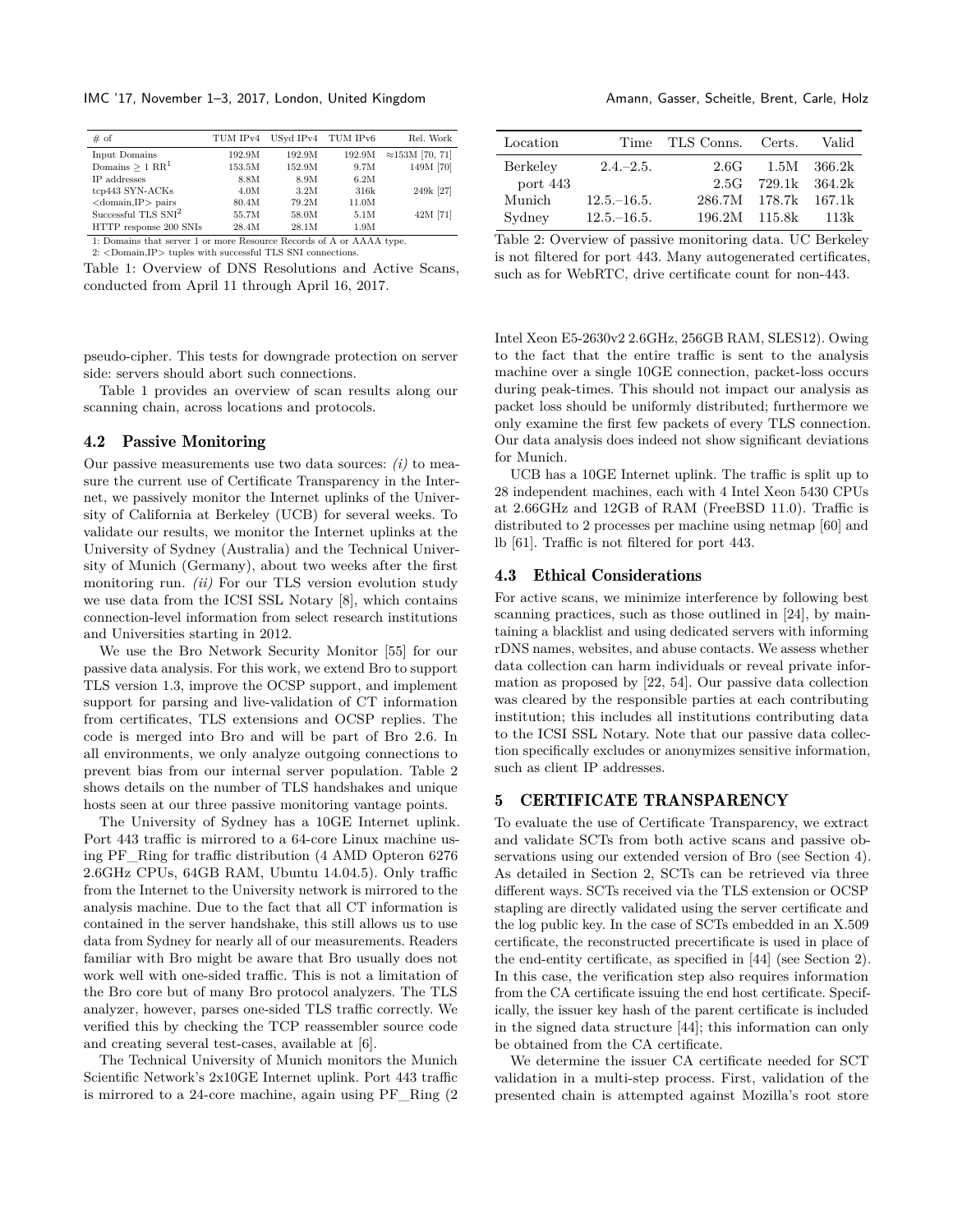<span id="page-4-1"></span>

Figure 1: Embedded SCTs on domains. Blue bar represents domains using SCT via TLS extensions that did not already serve SCT via X.509.

using a process similar to that of Firefox, caching certificates from previous connections [\[3\]](#page-14-11). This enables us to validate server certificates and SCTs even if root or intermediate CA certificates are missing from the connection. If this step fails, SCT validation is attempted using each certificate present in the connection.

#### 5.1 Measurement Results

Table [3](#page-4-0) gives an overview of the CT data obtained in our active scans. We count a domain as supporting CT if at least one connection to one of its IP addresses transported SCTs. The IPv4 scans from Munich and Sydney show very similar numbers of connections with SCTs present—on the order of 7.6M connections, *i.e.,* between 12.7% and 13.3% of all TLS connections in which we receive a certificate from the server. This translates to about 6.8M domains that support CT. The number of domains supporting CT via IPv6 is, in line with IPv6 deployment, much lower (357k).

Figure [1](#page-4-1) shows greater use of CT among popular domains, which are also more likely to transmit SCTs via TLS extensions. We speculate this might be an effort to optimize mobile experiences: SCTs are only sent by TLS extensions if requested by the client. Not including them in the certificate

<span id="page-4-0"></span>

|                                 | All    | SVDv4  | MUCv4  | MUC <sub>v</sub> 6 |
|---------------------------------|--------|--------|--------|--------------------|
| Domains $w /$ SCT               | 7.0M   | 6.8M   | 6.8M   | 357k               |
| via X.509                       | 7.0M   | 6.7M   | 6.8M   | 344k               |
| via TLS                         | 27.8k  | 27.6k  | 27.2k  | 12.9k              |
| via OCSP                        | 191    | 180    | 188    | 3                  |
| Operator diversity <sup>1</sup> | 6.9M   | 6.7M   | 6.7M   | 349k               |
| Certificates                    | 11.69M | 10.62M | 9.66M  | 594.98k            |
| with SCT                        | 868.5k | 800.5k | 835.3k | 194.2k             |
| via X.509                       | 867.6k | 799.9k | 834.5k | 193.9k             |
| via TLS                         | 885    | 631    | 759    | 346                |
| via OCSP                        | 49     | 43     | 47     | 3                  |
| Valid EV Certs                  | 66k    | 64.1k  | 62.9k  | 2.1k               |
| with SCT                        | 65.6k  | 63.6k  | 62.5k  | 2.1k               |
| without SCT                     | 459    | 451    | 436    | 3                  |

1: Cert. logged in at least one Google & one non-Google operated log. Table 3: CT data from active scans.

saves several 100 bytes at the beginning of mobile HTTPS transactions, which typically do not support CT.

In fact, the results from our different vantage points are all very similar. Combined, we receive a total of 11.7M certificates in our active scans. We find that SCTs are almost exclusively embedded in X.509 certificates: less than a thousand are received in the TLS extension, and not even 50 in OCSP staples. Although less than 7.5% of certificates contained SCTs, we consider this an impressive fraction, showing significant CT deployment within a short time frame. Furthermore, almost all domains with CT support present one SCT from a Google-operated log and one from a non-Google log—this is the minimum requirement for Chrome to recognize a certificate's EV status [\[28\]](#page-14-37) (although the number of EV certificates is actually very small). Interestingly, the almost exclusive preference for embedded certificates stands in contrast to initial plans of many CAs, which indicated a preference for delivering SCTs via OCSP [\[13\]](#page-14-38).

49 certificates where the SCT was sent in an OCSP staple were issued by SwissSign (30), DigiCert (17), and Comodo (2). 7 of the DigiCert certificates were issued for Dropbox domains, and the Comodo certificates were issued for *sslanalyzer.comodoca.com* and *medicalchannel.com.au*. This demonstrates that CAs do not commonly enable SCT delivery via OCSP, possibly even only on customer request.

Extended Validation certificates contain SCTs in more than 99% of cases. This is probably explained by the Chrome EV policy [\[28\]](#page-14-37) which requires SCTs to be presented for EV certificates in order for the 'green bar' to be displayed. Of the certificates missing an SCT, 164 were issued by Verizon Enterprise Solutions, 86 by Symantec, and 77 by Certplus.

The above findings are corroborated by our passive data, shown in Table [4.](#page-5-0) Ratios between data points are relatively similar, independent of the vantage point. In the following, we will refer primarily to the data collected at UCB, which performed the longest measurement.

30.03% of the connections contain SCTs. As in the active scans, SCTs in certificate extensions are by far the most common case (20.45% of connections), but SCTs are also commonly seen in TLS extensions, namely 9.56% of all connections, or 13.64% of connections where the client supported the extension (if a client does not advertise support, the server is not allowed to send an SCT via a TLS extension). This shows that even though SCTs are only embedded into the TLS extension by a small number of sites (1.6k out of 1.5M), these sites amount to a significant number of connections (248M of 779M). A closer inspection reveals that 56% of the domains can be attributed to Google. Some other major sites like Snapchat and Amazon also are present. This confirms the results of our active measurement that show SCTs over TLS are more commonly used by popular domains. As in the active scans SCTs in OCSP staples are rare; they are only observed in 155.8k connections. The lack of SCTs in OCSP extensions is not caused by the lack of client or server support of OCSP stapling; we saw 1.8G (70.14%) connections in which clients advertised support for OCSP stapling.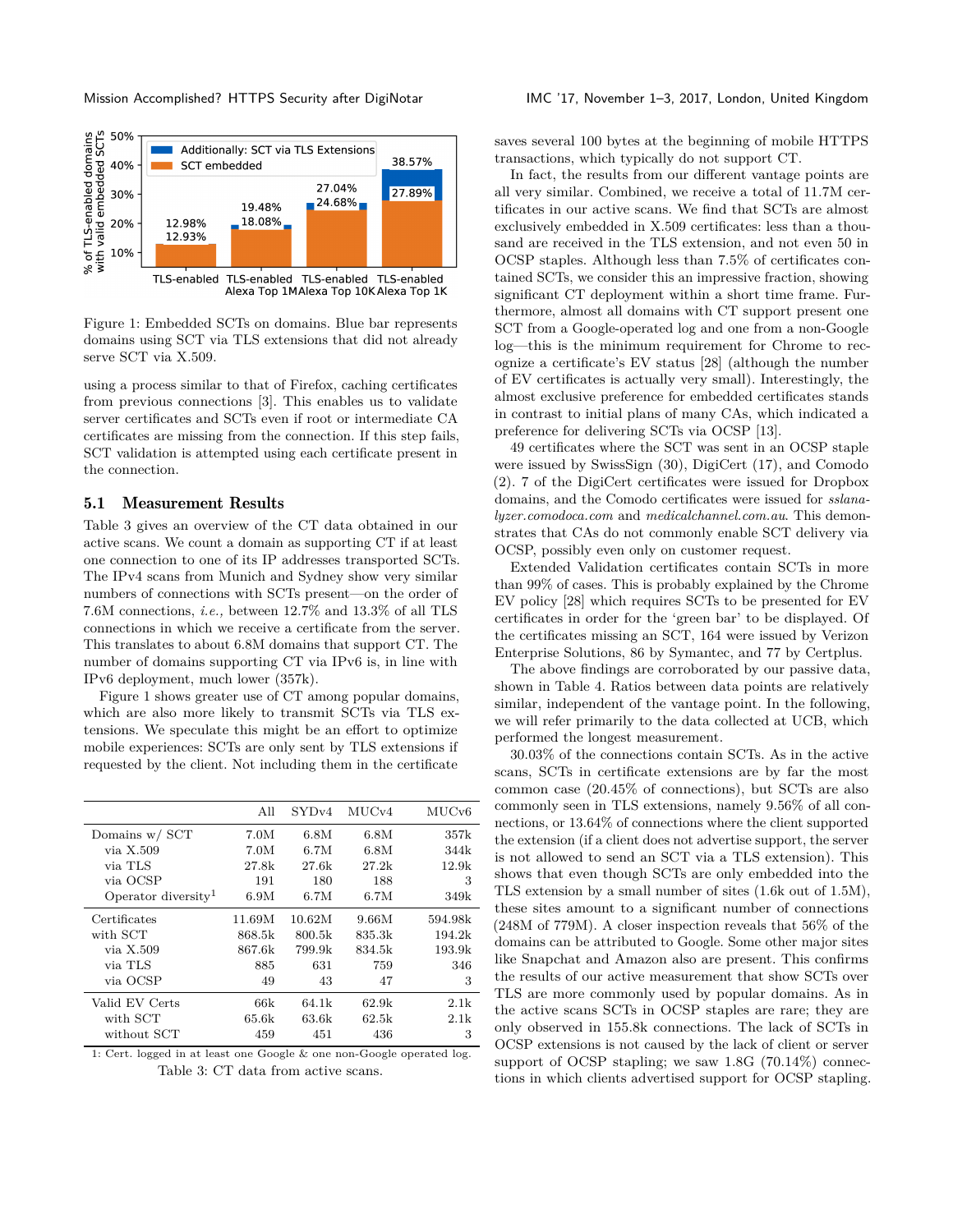IMC '17, November 1–3, 2017, London, United Kingdom Amann, Gasser, Scheitle, Brent, Carle, Holz

<span id="page-5-0"></span>

|                                    | Berkeley     | Munich      | Sydney        |
|------------------------------------|--------------|-------------|---------------|
| Observation period                 | $4.4 - 2.5.$ | $12.-16.5.$ | $12 - 16.5$ . |
| Total connections                  | 2.6G         | 286.7M      | 196.2M        |
| Connections with SCT               | 778.7M       | 72.7M       | 57.5M         |
| Conns. SCT in Cert                 | 530.4M       | 58.3M       | 43.9M         |
| Conns. SCT in TLS                  | 248.1M       | 14.4M       | 13.6M         |
| Conns. SCT in OCSP                 | 155.8k       | 37.6k       | 31.1k         |
| Total certs                        | $1.5M$       | 178.7k      | 115.8k        |
| Certs with Assoc. SCT              | 76.5k        | 46.9k       | 29k           |
| Certs with X509 SCT                | 74.9k        | 46.6k       | 28.9k         |
| Certs with TLS SCT                 | 1.6k         | 299         | 177           |
| Certs with OCSP SCT                | 20           | 29          | 10            |
| Total IPs                          | 962.3k       | 405k        | 226k          |
| $v4$ IPs                           | 737.2k       | 344k        | 226k          |
| $v6$ IPs                           | 225.1k       | 61k         | N/A           |
| IPs SCT                            | 284.4k       | 116.6k      | 65.9k         |
| v4 IPs SCT                         | 222.3k       | 102.7k      | 65.9k         |
| v <sub>6</sub> IP <sub>s</sub> SCT | 62.1k        | 13.9k       | N/A           |
| IPs X509 SCT                       | 269.2k       | 110.1k      | 62.4k         |
| IPs TLS SCT                        | 15.3k        | 6.4k        | 3.5k          |
| IPs OCSP SCT                       | 518          | 208         | 43            |
| Total SNIs                         | 6.5M         | 983k        | N/A           |
| SNIs SCT                           | 1.9M         | 282.9k      | N/A           |
| SNIs X509 SCT                      | 852.1k       | 179.2k      | N/A           |
| SNIs TLS SCT                       | 1.1M         | 103.7k      | N/A           |
| SNIs OCSP SCT                      | 27           | 98          | N/A           |

Table 4: Passive SCT data. SNIs from Sydney are not available as only outbound packets were observed (see Section [4\)](#page-2-0).

Servers replied with stapled OCSP responses in 13.64% of these connections (248.1M).

Our data collection at UCB also extended to ports other than 443. 74*,*311 of certificates (99.2%) with an embedded SCT were encountered on port 443 (followed by 279 cases observed in TLS connections on port 80). For SCTs over TLS and OCSP the situation is similar. As expected, we did not encounter precertificates in active or passive data.

#### 5.2 Properties of Certificates with SCTs

A small number of CAs are responsible for the majority of issued certificates containing embedded SCTs: Symantec issues 67.16% of all certificates with SCTs through their brands Geotrust (33.67%), Symantec (28.75%), and Thawte (4.74%). This is probably caused by Google requiring Symantec to log all its certificates due to previous incidents of mis-issuance [\[65\]](#page-15-21). Chrome shows a warning for Symantec certificates without SCTs. Other CAs who issued significant numbers of certificates containing embedded SCTs are GlobalSign (11.91%), Comodo (11.66%), and StartCom (3.19%). StartCom and its parent company WoSign are already distrusted by Mozilla for new certificates [\[78\]](#page-15-22) and has been distrusted by Google Chrome as planned in September 2017 [\[76\]](#page-15-23). Although we observe a substantial number of certificates containing SCTs overall, only a few CAs are responsible for this; some of whom are required by Google to provide SCTs. This indicates that currently not many CAs seem interested in

providing embedded SCTs, showing that opinions did not significantly change since 2014 [\[13\]](#page-14-38).

Table [5](#page-6-1) shows which logs created the SCTs that are embedded in certificates, as well as sent over TLS extensions. The most commonly used logs are currently operated by Symantec, Google, and DigiCert, although the exact percentages differ between active scans and passive observations. The Google and DigiCert logs accept certificates from a wide range of CAs; Symantec only allows certificates from a handful of CAs logs [\[66\]](#page-15-24). This shows that CAs are likely to submit their precertificates to a low number of logs, and an even lower number of operators, causing a certain concentration of trust. We hope that this picture will change in the future when more public log servers are established.

Table [6](#page-6-2) shows how many SCTs from different logs and log operators are added to certificates. This is an important metric: Google's future plans are to require that certificates be included in a number of logs operated by different entities [\[28\]](#page-14-37). Our analysis shows that most certificates are logged by more than one log operator already. However, we encounter 16.42k cases of certificates that are logged exclusively by one operator; 16.3k of these are logged exclusively by Google. Certificates logged in one log only are rare and mostly contained in Symantec's Deneb log, which we discuss in the next section.

## <span id="page-5-1"></span>5.3 Invalid SCTs

We validate all SCTs. This nearly always succeeded, with a few notable exceptions.

In exactly one case, a correctly CA-signed certificate contained invalid *embedded* SCTs. The certificate, issued to *www.fhi.no* by Norwegian CA Buypass, was observed in both active and passive measurements. The three embedded SCTs are from Google Aviator, Venafi, and Symantec logs. We contacted Buypass regarding these invalid SCTs. Although previously unaware of the problem, they confirmed that a corner case in their implementation caused the embedding of SCTs belonging to a different certificate for the same domain. Buypass revoked the certificate containing the faulty SCTs [\[20\]](#page-14-39) and issued a new certificate with valid SCTs [\[19\]](#page-14-40).

Invalid SCTs in our data set originate primarily from TLS extensions. Sending SCTs in the TLS extension typically requires manual configuration on the server side. In our active scan, we encounter this case on 121 domains serving 101 certificates. 91 of these were issued by Let's Encrypt, who currently do not embed SCTs in their certificates. Erroneous SCTs can be caused by operators updating their server certificates manually, forgetting to update the SCT configuration.

Another typical source of invalid SCTs is Symantec's Deneb log. This is a special log: all domains in the issued certificates are truncated to the second-level domain, excluding subdomains [\[67\]](#page-15-25). Validation of a certificate against a Deneb log signature requires modifying the received certificate and truncating all domains contained within. The Deneb log is not trusted by Google or, to our knowledge, anyone else. We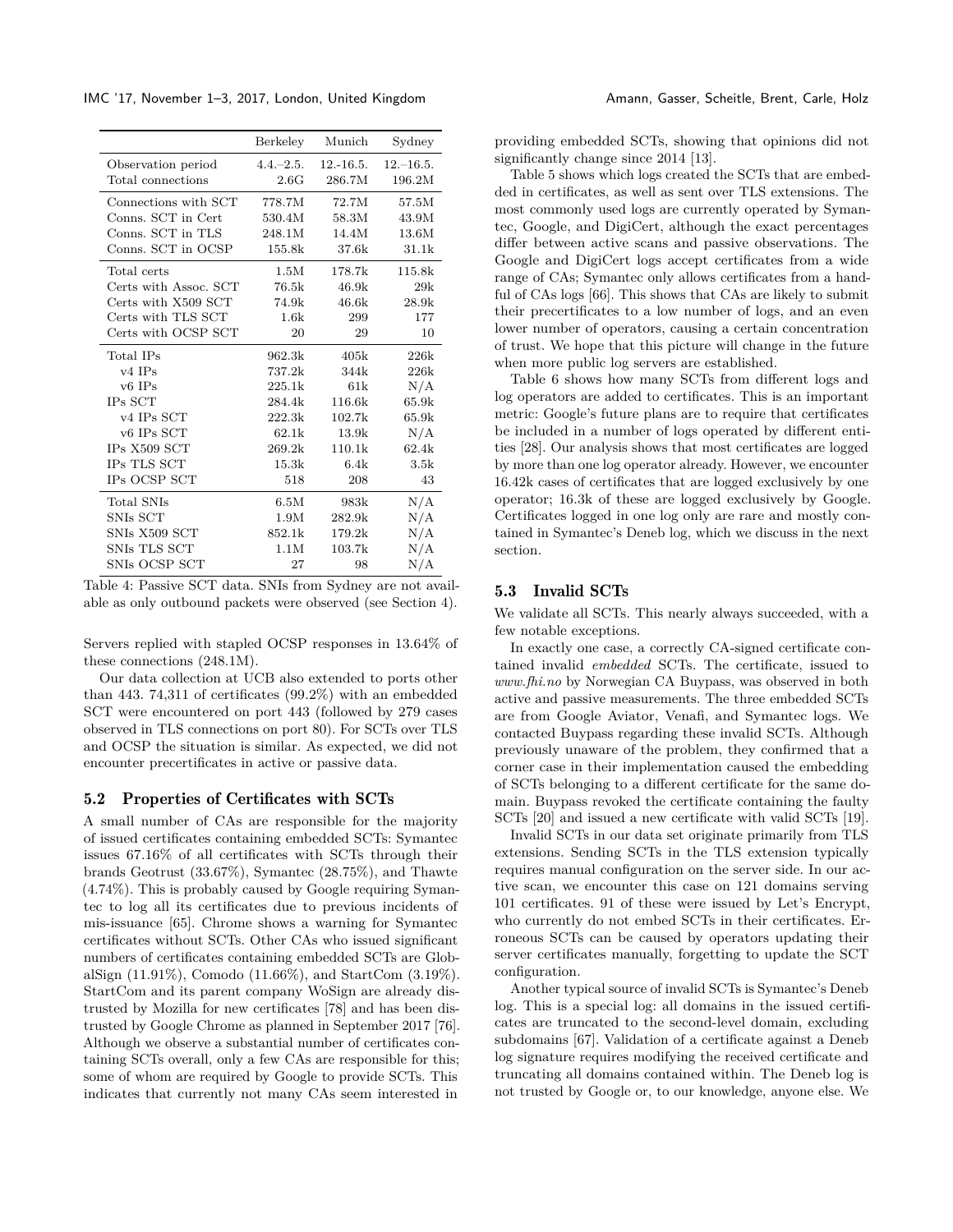<span id="page-6-1"></span>

| Active SCT in Cert              | Active SCT in TLS               | Berkeley Passive SCT in Cert    | Berkeley Passive SCT in TLS     |
|---------------------------------|---------------------------------|---------------------------------|---------------------------------|
| Symantec $log(81.26\%)$         | Symantec $log(62.71\%)$         | Symantec $log(79.69\%)$         | Symantec $log(96.16\%)$         |
| Google 'Pilot' $log(79.9\%)$    | Google 'Rocketeer' log (58.53%) | Google 'Pilot' $log(78.95\%)$   | Google 'Pilot' $log(51.51\%)$   |
| Google 'Rocketeer' log (31.73%) | Google 'Pilot' $log(58.42\%)$   | Google 'Aviator' $log(42.79%)$  | Google 'Rocketeer' log (50.19%) |
| DigiCert Log Server $(26.95\%)$ | Google 'Icarus' $log(14.35\%)$  | Google 'Rocketeer' log (38.35%) | WoSign ctlog $(2.64\%)$         |
| Google 'Aviator' $log(25.68\%)$ | Google 'Aviator' $log(9.49\%)$  | DigiCert Log Server $(26.42\%)$ | Google 'Skydiver' $log(1.7\%)$  |
| Google 'Skydiver' $log(8.31\%)$ | Venafi $log(7.46\%)$            | Symantec VEGA $log(8.08\%)$     | Venafi $log(0.44\%)$            |
| Symantec VEGA $log(3.98\%)$     | WoSign ctlog $(4.63\%)$         | Google 'Skydiver' log (7.22%)   | DigiCert Log Server $(0.38\%)$  |
| StartCom CT $log(1.49\%)$       | DigiCert Log Server $(4.07\%)$  | Izenpe $log(0.58\%)$            | Google 'Icarus' $log(0.38\%)$   |
| WoSign ctlog $(0.67\%)$         | Google 'Skydiver' $log(1.69\%)$ | Venafi $log(0.54\%)$            | Google 'Aviator' $log(0.25\%)$  |
| Izenpe $log(0.14\%)$            | Venafi Gen2 CT $log(1.58\%)$    | StartCom CT $log(0.38\%)$       | NORDUnet Plausible (0.06%)      |

Table 5: Top logs by number of certificates with SCTs, for active scans from Sydney and passive monitoring in Berkeley. Numbers as percentage relative to all certificates in scan with SCT in Cert/TLS. A certificate typically has more than one SCT.

<span id="page-6-2"></span>

| Logs           |                              |                                |                               |                |                              | Unique Log Operators           |                               |
|----------------|------------------------------|--------------------------------|-------------------------------|----------------|------------------------------|--------------------------------|-------------------------------|
| $#$ Logs       | Certificates<br>(Active-All) | Certificates<br>(Berkeley-Mon) | Connections<br>(Berkeley-Mon) | $\#$ Ops.      | Certificates<br>(Active-All) | Certificates<br>(Berkeley-Mon) | Connections<br>(Berkeley-Mon) |
|                | $156(0.02\%)$                | 32 $(0.04\%)$                  | 134k $(0.03\%)$               |                | 16.42k(1.89%)                | 734 (0.98%)                    | $312k(0.06\%)$                |
| $\overline{2}$ | 601.87k (69.37%)             | 33.76k (45.05%)                | 145M (27.36%)                 | $\overline{2}$ | 740.99k (85.4%)              | 67.55 $k(90.14\%)$             | 453M (85.47%)                 |
| 3              | $107.63k(12.4\%)$            | $25.22k(33.65\%)$              | 165M (31.24%)                 |                | 110.19k (12.7%)              | 6.65 $k(8.88\%)$               | 76M (14.47%)                  |
| 4              | 57.24 $k(6.6\%)$             | $10.54k(14.06\%)$              | 217M (40.99%)                 | 4              | 42 $(0\%)$                   | $2(0\%)$                       | $37(0.00\%)$                  |
| 5              | $100.73k(11.61\%)$           | $5.39k(7.19\%)$                | $2.0M(0.38\%)$                | 5              | $0(0\%)$                     | $0(0\%)$                       | $0(0.00\%)$                   |

Table 6: Number of logs/log operators in certificates. Percentage relative to all certificates/all connections with SCT.

are not aware of any actual implementation of this highly unusual validation method, which sidesteps one of the most important properties of CT—to make a list of all issued certificates per domain available to everyone. Symantec advertises this option for customers who do not want to disclose the existence of their domains to monitors. In our active scans, we encountered 129 certificates logged in Deneb logs. Interestingly, we found that 87 of them were also included in Google logs and 2 in a Comodo log, defeating the purpose of Symantec's Deneb log in such cases. Of these, 64 certificates were issued for Amazon domains.

In our passive data from UCB, we find a particularly interesting type of certificate with invalid SCTs not present in our active scan. We observe 425 cases in which the certificate contains an extension with an SCT object identifier, but no SCT data. Instead, the extension contains the string 'Random string goes here'. The certificates cover 5 domains, with 352 certificates issued for *\*.cloudfront.com* and 68 for *twitter.com*. None of the certificates could be validated against the CA certificate mentioned as the issuer. The server IP addresses that served the certificates revealed several hosting and dedicated server providers like LogicWeb. Manually trying to connect to a number of these IP addresses resulted in a TLS handshake error; no certificate was sent. Examining a subset of the certificates reveals that they are exact clones of existing certificates: the serial number, subject, issuer and all extensions except for the SCT are exactly the same as in the real certificates. We can only speculate about the use of these certificates. They could be used to disguise traffic as belonging to popular services. A cursory inspection would show normal-looking TLS connections with certificates seemingly belonging to Twitter or CloudFront.

# 5.4 CT Inclusion Status

A natural question to ask is whether logs are well-behaved and include every certificate for which we find a valid embedded SCT. Inclusion of normal certificates is straightforward to check, but precertificates require reconstruction from their final end host certificate. We enhance a preexisting X.509 certificate parsing library for PostgreSQL, adding functionality for stripping the signature, SCTs, and poison extension from certificates. There also is a second, more complicated method for precertificates where the precertificate chains to a special precertificate CA certificate, not that of the final issuing CA. For these exotic cases (a handful of certificates in our scan), we manually verified inclusion in the respective CT logs. In conclusion, *all* encountered certificates with a valid embedded SCT were correctly logged by the respective CT logs. This is a strong indication that CT's precertificate system works almost flawlessly, with the one negligible exception of the *www.fni.no* certificate.

# <span id="page-6-0"></span>6 HSTS AND HPKP

In our active scans, we probe servers for HSTS and HPKP headers by sending HTTP *HEAD* requests. We analyze deployment, consistency, lifetime, and cryptographic validity of the received headers. Table [7](#page-7-0) provides the counts of domains that respond with HTTP 200 ('OK') to our request. We collapse responses from the same domain if the HSTS and HPKP headers are consistent across all IP addresses. We combine the analysis of HSTS and HPKP due to the similarity of some of their attributes.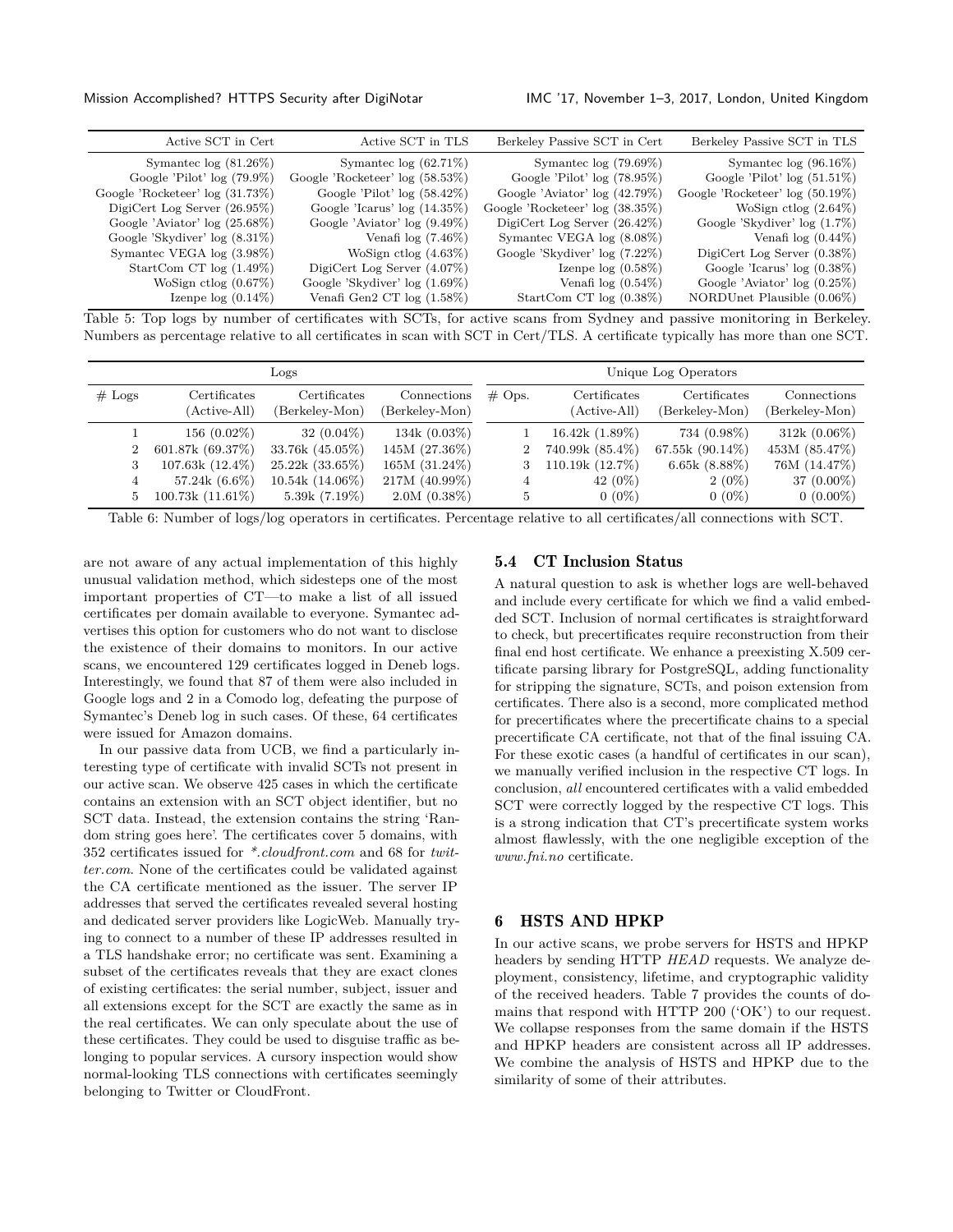IMC '17, November 1–3, 2017, London, United Kingdom Amann, Gasser, Scheitle, Brent, Carle, Holz

<span id="page-7-0"></span>

|                      | HTTP 200 | <b>HSTS</b>       | <b>HPKP</b>     |
|----------------------|----------|-------------------|-----------------|
| MUC IPv4             | 26.8M    | $960.0k(3.59\%)$  | 5.9k $(0.02\%)$ |
| SYD IP <sub>v4</sub> | 26.5M    | 948.5k (3.58 %)   | 5.8k $(0.02\%)$ |
| MUC IPv6             | 1.2M     | 38.8k $(3.36\%)$  | 1.0k $(0.09\%)$ |
| Total                | 27.8M    | $1.0M$ $(3.60\%)$ | 6.2k $(0.02\%)$ |
| Consistent           | 27.8M    | $984.1k(3.54\%)$  | 6.2k $(0.02\%)$ |

Table 7: Unique HTTP code 200, HSTS, and HPKP domains responding to MUCv4, SYDv4, SYDv6, and any scan. Last row displays domains with consistent headers across scans.

# 6.1 Header Consistency

We first investigate intra-scan consistency, *i.e.,* whether the headers for a domain are consistent within each of the TUMv4, TUMv6, and SYDv4 measurements. For each scan, we find a tiny fraction ( $\approx 0.003\%$ ) of domains exhibiting inconsistent settings, largely (*>*65% of cases) caused by domains setting HSTS or HPKP headers on one set of IP addresses, but not on another. Many of the remaining cases set inconsistent HSTS *max-age*, or *includeSubDomains* values; one domain pins different HPKP keys. The inconsistent domains within individual scans are 6 for MUCv6, 25 for MUCv4, and 22 for SYDv4, a tiny fraction compared to the millions of scanned domains per vantage point. This group of inconsistent domains partially consists of services that are globally distributed under shared administration, such as pooled NTP and OpenPGP Key Servers. We limit the following analyses to domains consistent within one scan.

We evaluate inter-scan consistency, *i.e.,* whether headers are consistent between scans. We find about 2% of HSTS/HPKP-enabled domains to serve different headers across at least two scans; the difference is nearly exclusively caused by configurations serving HSTS in one scan, but not the other. In detail, we find 15k domains inconsistent between the MUCv4 and SYDv4 scan, and 754 domains inconsistent between the MUCv4 and MUCv6 scan. From sample analysis, we identify three potential reasons for this behavior: (a) timing differences between our scans (b) differently configured IP anycast services, revealed using speed-of-light constraints [\[63\]](#page-15-26) (c) load-balancers with inconsistently configured servers. We limit the following analyses to domains that serve consistent headers across all scans.

#### <span id="page-7-2"></span>6.2 Deployment

3.5% (984k) of the domains with consistent and HTTP-200 headers support HSTS. .2% of HSTS-enabled domains send incorrect HSTS headers—typically due to typographical mistakes, such as *includeSubDomains* missing the plural *s*. 41k domains do not use HSTS effectively, setting the *max-age* attribute to 0, resulting in a 'deregistration' from HSTS use (24k domains), to a non-numerical value (16k domains), or to an empty value (1k domains). For HPKP, we find that only 6181 of all 28M domains (0.02%) send the header. Of these, 29 do not send a valid *max-age* directive and 12 do not contain any pins.

Max-Age: The *max-age* attribute indicates the lifetime of HSTS and HPKP headers, which browsers will update on every domain visit. Figure [2](#page-7-1) shows the distribution of *max-age* across all HSTS domains, HPKP's *max-age* for the subset of domains that also support HSTS ( $HPKP|_{HSTS}$ ), as well as HSTS's *max-age* for the subset of domains that also support HPKP (HSTS|HPKP). The intersecting sets generally have shorter durations with the majority of HPKP *maxage* values being 10 minutes (33%), 30 days (22%), and 60 days (15%). HSTS domains that also send HPKP headers choose 5 minutes (32%), 1 year (26%), and 2 years (14%). The largest values are sent by the set of all HSTS domains with 2 years  $(46\%)$ , 1 year  $(32\%)$ , and 6 months  $(10\%)$ . The median *max-age* of HSTS is one year, but only one month for HPKP. This suggests operators exercise caution when using HPKP, which carries high availability risk through lock-out (cf. the Cryptocat lock-out [\[69\]](#page-15-27)). We also note an extreme outlier setting an HSTS *max-age* of 49 million years (a likely accidental duplication of the string for half a year).

includeSubDomains: 56% of HSTS and 38% of HPKP domains use the attribute *includeSubDomains*. This attribute enables HSTS for all subdomains of the domain setting this attribute. This has many benefits, for example, helping to avoid insecure cookies from subdomains. However, it may cause operational difficulties when subdomains do not actually support HTTPS. As some domains do not even use subdomains, it is difficult to assess this percentage.

Preloading Lists: We investigate the HSTS *preload* list included in Chrome [\[14\]](#page-14-41), which also is the base for Mozilla's preloading list [\[48\]](#page-15-28). A domain can be added to the list by (a) setting the HSTS directive, (b) including the non-RFC *preload* parameter and (c) opting in through sites such as Chromium's [hstspreload.org.](hstspreload.org) Interestingly, we find a large fraction (379k, 38%) of scanned domains to include the *preload* directive, but only 23k domains in the preload list of the current version of Chrome (58), with the intersection consisting of just 6k domains. Two possible explanations are that the inclusion

<span id="page-7-1"></span>

Figure 2: Distribution of the *max-age* attribute for HPKP and HSTS headers: Domain owners typically set much higher max-ages for HSTS than HPKP.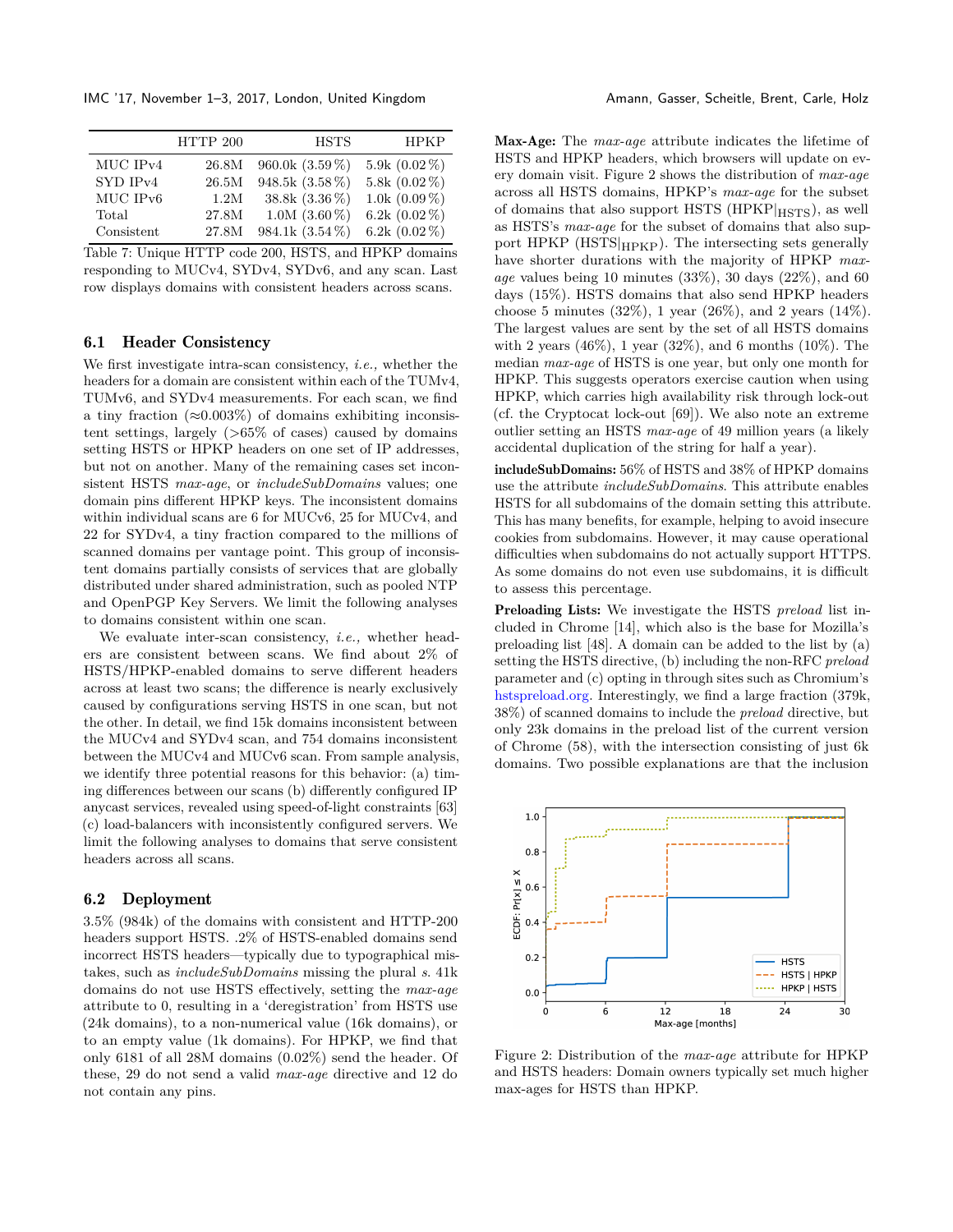<span id="page-8-1"></span>

Figure 3: HSTS: Significant usage among top domains. Preloading essentially absent in general population, but with significant deployment among top domains.

process is slow to catch up, or operators do not follow all prescribed steps for inclusion, e.g., because they just copy directives from tutorials.

Our scans include 13k of the 23k domains in the preload list (the remainder are domains without A/AAAA records, from TLDs not in our list, or subdomains we do not scan). We successfully connect to 6.6k of these 13k domains. 6026 of them send the HSTS header and 5656 include the *preload* attribute. The remaining domains do not satisfy the preloading criteria anymore and will be removed from the preloading list eventually. Further examination of HSTS-preloaded domains reveals that some popular domains only preload subdomains, but not their base domain: for the Alexa Top 1M list, 91 of the 2715 preloaded domains only preload a subdomain. One example is *theguardian.com*, which sets dynamic and preloaded HSTS for its *www* subdomain, but not for its main domain. This exposes users of the base domain to HTTPS stripping and redirect attacks. Another example is Google who enables HSTS for select subdomains. We contacted Google who stated that each service and its subdomain has to be verified individually, making the HSTS roll-out a long process.

There is no publicly accessible preloading mechanism for HPKP. Browser vendors, however, include important domains in their internal HPKP preloading list. Mozilla's HPKP preloading list, which extends Chrome's list [\[47,](#page-14-42) [48\]](#page-15-28), includes a total of 479 domains, mostly from Google, Facebook, Yahoo, Twitter, Mozilla, and the Tor project.

Public Key Pinning: We analyze the validity of HPKP pins. The majority (86.0%) of scanned HPKP domains use HPKP correctly and provide at least one valid pin. Examining nonmatching cases reveals that for 8.5% of HPKP domains the certificate is known to us, but missing from the handshake. Exploring the top 5 cases reveals 4 intermediate CA certificates missing from the handshake (a TLS standard violation, but accepted by browsers) and one certificate falsely copied from an HPKP tutorial webpage.

The majority of the remaining 5.5% of HPKP domains with pins where we find no matching public key in our certificate set use bogus pins, many being syntactically invalid SHA256 hashes. The top 3 are the pins from the RFC example section, the text *<Subject Public Key Information (SPKI)>*, and *base64+primary==, base64+backup==*. Pins that do not have the correct format are ignored by browsers.

<span id="page-8-2"></span>

Figure 4: HPKP: Low usage among general population, significantly higher usage through preloading list among Alexa top domains.

Deployment Ranking: Figures [3](#page-8-1) and [4](#page-8-2) differentiate HSTS and HPKP usage for both dynamic and preloaded deployment across domain rank. Note that our 100% baseline is the fraction of Top 1M, Top 10k, and Top 1k domains answering with HTTP 200, amended by all preloaded domains. For both technologies, we find that few domains of the base population deploy them. The rising share of dynamic and preloaded domains with domain popularity is encouraging. This is in line with expectations that more popular domains also have more resources to configure and maintain these security extensions. The share of preloading among top domains, especially for HPKP, also is encouraging.

Comparison to Related Work: We compare our results to those by Kranch and Bonneau [\[42\]](#page-14-21), who evaluated HSTS and HPKP extensively in 2014. Both technologies have gained much usage, in both dynamic and preloaded fashion: The HSTS preload list has grown from 1258 domains in 2014 to 23.5k domains in 2017, and the number of dynamic HSTS domains in the Alexa Top 1M list has grown from 12.5k in 2014 to a lower bound of 18k in 2017. As HPKP was still in the standardization process in 2015, Kranch and Bonneau found only 18 domains supporting HPKP. This number has risen to about 6k. We can confirm many of the issues and oddities observed by Kranch and Bonneau, such as mistyped directives, mismatches between preloaded and dynamic HSTS domains, and redirections from top domains not covered under HSTS. We agree with their conclusion that forcing all operators to determine and configure a *maxage* is prone to mistakes, and support their suggestion of a reasonable default setting.

#### <span id="page-8-0"></span>7 SCSV DOWNGRADE PREVENTION

We evaluate SCSV downgrade prevention support [\[50\]](#page-15-3). SCSV is a pseudo ciphersuite value sent by the client when retrying to connect to a server with a lower TLS version after a first attempt failed (see Section [2\)](#page-1-0). We distinguish between four outcomes. First, the server correctly aborts connections sending the SCSV using an alert or some other message. Second, the connection fails due to a transient error (*e.g.,* timeout). Third, the server incorrectly continues with the connection. Fourth, the server incorrectly tries to continue the connection, but chooses parameters not supported by our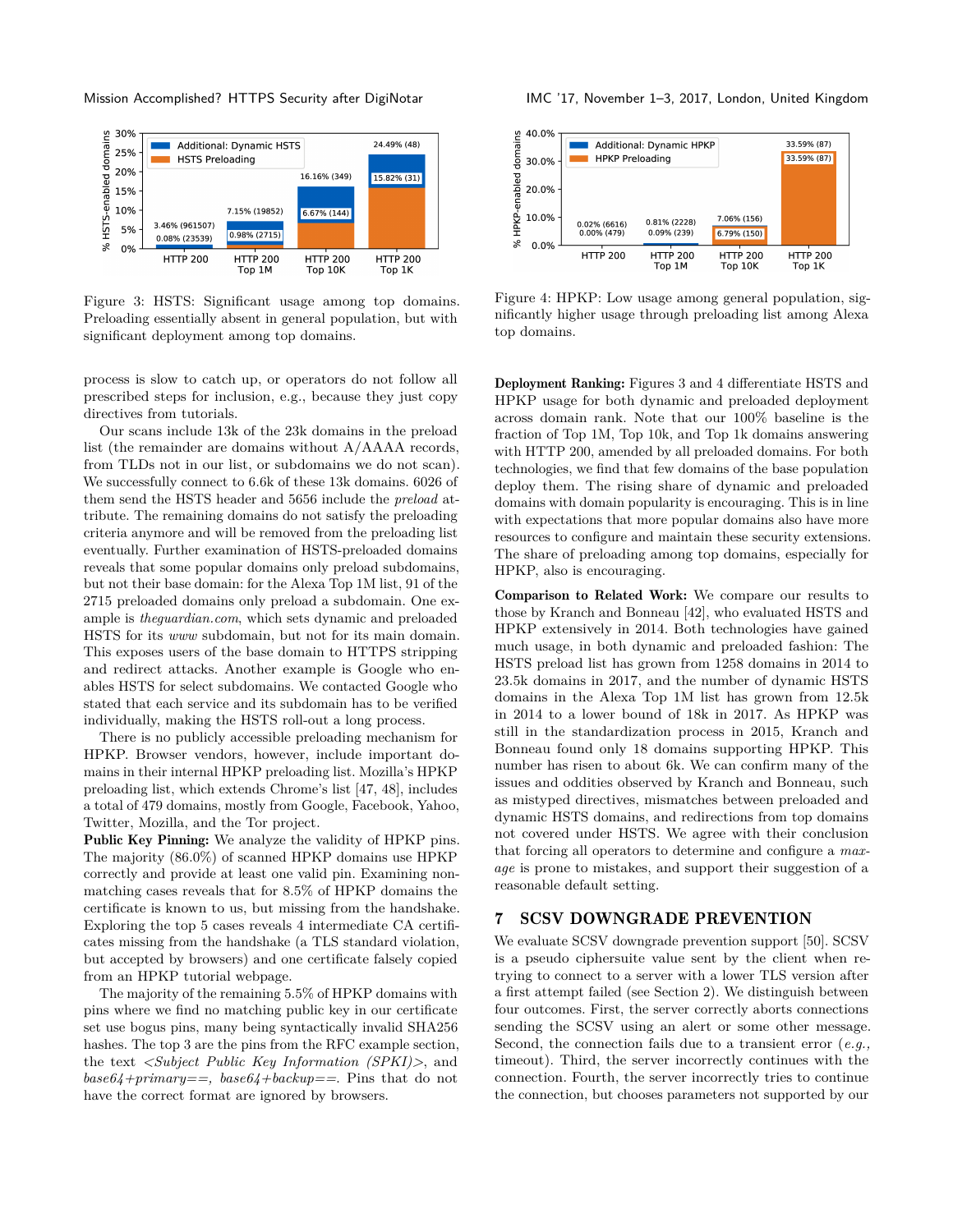IMC '17, November 1–3, 2017, London, United Kingdom Amann, Gasser, Scheitle, Brent, Carle, Holz

<span id="page-9-1"></span>

| Scan                | Conns.                                                              |         | Fail. Domains | Incons.   | Abort. | Cont.   |  |  |  |  |  |
|---------------------|---------------------------------------------------------------------|---------|---------------|-----------|--------|---------|--|--|--|--|--|
| MUC <sub>v4</sub>   | 55.68M                                                              | $5.4\%$ | 48.41M        | $.1\%$    | 96.2%  | 3.8%    |  |  |  |  |  |
| SYD <sub>v4</sub>   | 57.95M                                                              | 4.7%    | 48.75M        | $.1\%$    | 96.1\% | 3.8%    |  |  |  |  |  |
| MUC <sub>v</sub> 6  | 5.11M                                                               | .6%     | 3.27M         | $.0006\%$ | 99.5%  | $.5\%$  |  |  |  |  |  |
| Merged <sup>1</sup> | N/A                                                                 | N/A     | 51.16M        | $.008\%$  | 96.3%  | $3.7\%$ |  |  |  |  |  |
|                     | 1: Merged dataset exclusively contains per-scan consistent domains. |         |               |           |        |         |  |  |  |  |  |

Table 8: SCSV statistics from active scans: *>*96% of domains correctly abort TLS connections.

local TLS client. This last case affects only .03% of domains, which we count as attempts to continue the connection.

Table [8](#page-9-1) displays results for our active scan both per scan and for merged scans. The results show that *>*96% of HTTPSresponsive domains implement RFC 7507, despite it being relatively recent (April 2015). The Alexa Top 1M, 10k, and 1k domains have equally high coverage.

This high percentage of support may stem from the inclusion in cryptographic libraries. Server operators do not have to change any settings, but just use a recent cryptographic library, making deployment very easy. 5 of the 7 domains in the Alexa Top 100 list that do not support SCSV are from Microsoft and use IIS according to HTTP headers. While there is no official statement from Microsoft regarding SCSV support in IIS and SChannel, several blog posts [\[34,](#page-14-43) [45\]](#page-14-44) indicate that SCSV support has been missing for a while. Given the 11% market share of IIS among HTTP servers [\[75\]](#page-15-29), it seems reasonable that a large fraction of the non-supporting domains may be caused by the lack of SCSV support in IIS/SChannel.

We also evaluate whether SCSV is used in user-initiated connections by investigating our passive data. We count source and destination IP address tuples that use the SCSV pseudo-cipher at least once, and find 126k (0.2%) in Germany and 198k (0.1%) in the USA. This indicates that SCSV protection ciphers are used in the wild across many clients and servers.

### <span id="page-9-0"></span>8 DNS-BASED SYSTEMS

We investigate the use of CAA and DANE-TLSA (for TCP port 443) records for domains that yielded an A or AAAA record in our DNS resolution. As described in Section [2,](#page-1-0) CAA and DANE-TLSA are DNS records that help with certificate issuance and verification, respectively. We perform scans from Munich and Sydney roughly two weeks after our TLS scans. Even with this time difference, the majority of lookups was successful: less than 100 attempts at resolving records failed where previous attempts  $(A, AAAA)$  had succeeded.

Table [9](#page-9-2) presents an overview of domains with at least one CAA/TLSA record and details if they are DNSSEC verifiable. Note that domains may have multiple CAA and TLSA records. TLSA mandates DNSSEC, CAA does not. Given the low rate of DNSSEC deployment [\[73\]](#page-15-30), it is a good sign that 20-25% percent of CAA and around 75% of TLSA records use DNSSEC. While CAA/TLSA records differ slightly between Munich and Sydney, we do not encounter any divergence in DNSSEC verification. Slight differences are

<span id="page-9-2"></span>

|        | <b>SYD</b>  | MUC         | Intersection | Top 1M     |
|--------|-------------|-------------|--------------|------------|
| CAA    | 3243 (100%) | 3509 (100%) | 3057 (100%)  | 340 (100%) |
| signed | 674 (21\%)  | 899 (26%)   | 621 (20%)    | 53 (16%)   |
| TLSA   | 1697 (100%) | 1364 (100%) | 1246 (100%)  | 100 (100%) |
| signed | 1330 (78%)  | 1042 (76%)  | 973 (78%)    | 89 (89%)   |

Table 9: Number of domains with CAA and TLSA records, with and without validating DNSSEC signatures.

expected due to timing variation and nameservers using IP anycast to redirect to closer endpoints.

CAA has a larger deployment (340) in the Top 1M compared to TLSA (100). However, there are more signed TLSA domains (89 compared to 53). The preference among the higher ranked domains may indicate that the record is viewed as beneficial.

CAA: A CAA record basically consists of one or more *properties*, which are key-value pairs. The *issue* property is used to specify which CA may issue certificates; *issuewild* is the same, but for wildcard domain certificates. The *iodef* property provides means to contact a domain owner in a standardized (machine-readable) way, *e.g.,* when a CA receives a request to issue a certificate that violates the CAA policy.

We first analyze the top CAs for the *issue* property. It is important to note there is currently no agreed mapping of human-readable strings to CAs. The results are consistent from both vantage points, hence we report values from our Sydney scans.

From the vantage point in Sydney, we find a total of 3,834 records containing the *issue* property. Unsurprisingly, most records are contributed by domains in the *.com* zone (1,742) however, the second most common zone is *.de* (682), well ahead of the similarly-sized generic *.org* and *.net* (463 and 447, respectively). No other zone contributes more than 75 records.

The most common string is *letsencrypt.org*, in 2,270 records. Let's Encrypt launched in 2016, is free and fully automated. Domain ownership is verified and certificates are issued using the ACME protocol [\[9\]](#page-14-45). The next four strings, *comodoca.com*, *symantec.com*, *digicert.com*, and the Google CA *pki.goog* all appear with similar numbers (246, 233, 195, and 195 respectively). However, Comodo also appears with the string *comodo.com*, and brands owned by other CAs appear with their own string (*e.g.,* GeoTrust, owned by Symantec, or RapidSSL, owned by Comodo). We find a total of 55 combinations and spellings. In 63 cases, operators set a semicolon; this signifies that no CA is allowed to issue certificates.

We find that the *issuewild* property is used less often than *issue*: only 1,088 such records exist (for 1,064 domains). They show an entirely different use pattern. 756 records are set to a semicolon, meaning that no CA may issue wildcard certificates. We find a few dozen domains that choose different settings for *issue* and *issuewild*. In the vast majority of these cases, *issue* is set to Let's Encrypt (which does not yet issue wildcard certificates) and *issuewild* to another mainstream CA.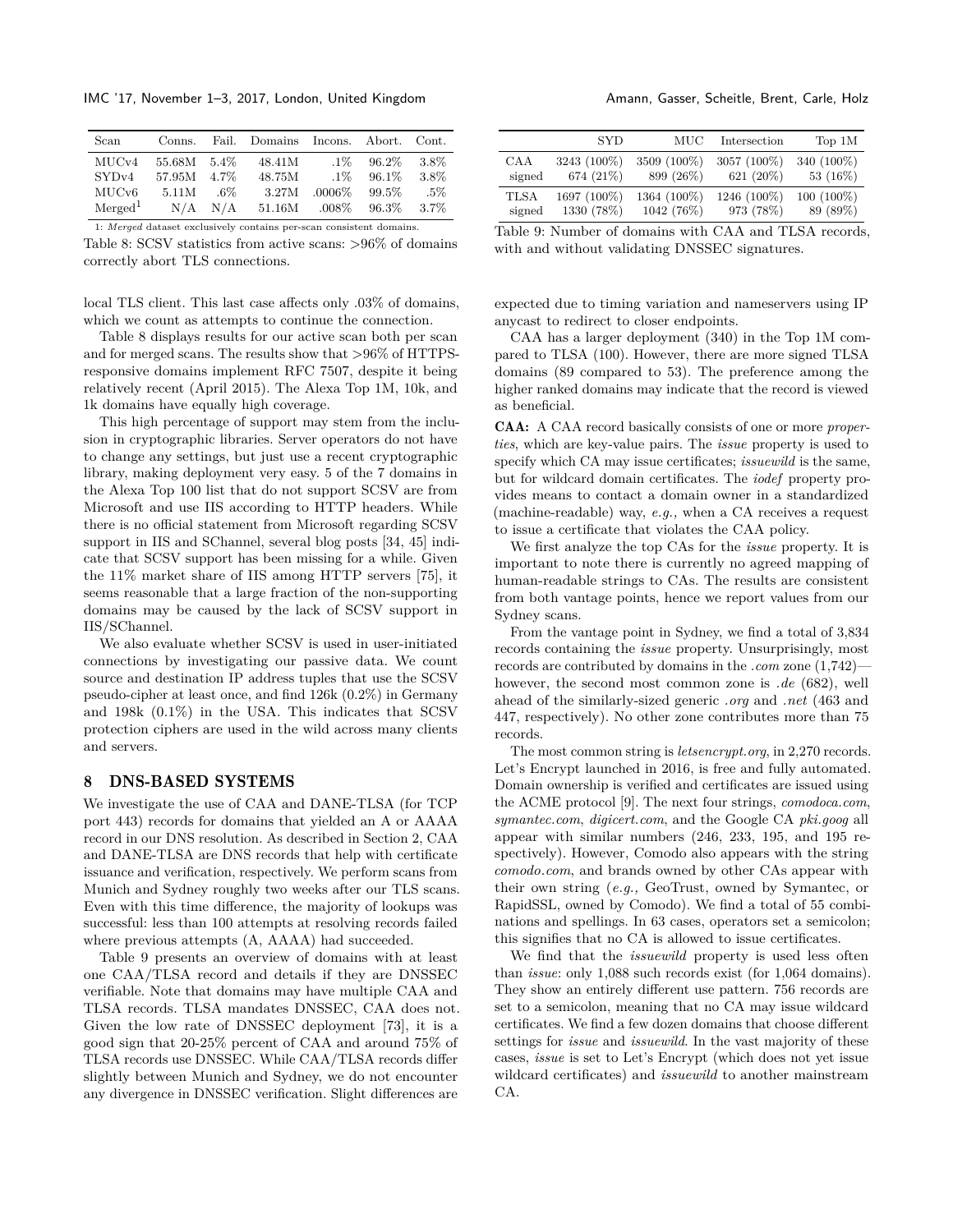Finally, we find 1145 *iodef* records, across 1,141 domains. The standard allows email and HTTP URLs for reporting. About 220 records violate this requirement; manual inspection shows that all are meant to be email addresses (mostly a missing *mailto:*). 908 domains use an email and just 13 an HTTP(S) URL. We find a total of 380 unique email addresses in the records. By attempting repeated SMTP dialogues and testing for responses for *RCPT TO:*, we find that only 63% of *iodef* email addresses actually exist.

We find only 9 unique HTTP(S) URLs. According to RFC 5070, a web service should reply with a 204 response to a POST with an empty key-value pair. In our tests, this was only the case for 2 URLs; 5 returned an error and 2 served normal websites.

In conclusion, it seems that domain owners are conscious of security when choosing their CAA records. They mostly disallow wildcarded certificates, and they show a very clear preference for Let's Encrypt.

TLSA: TLSA is a DNS-based form of certificate pinning. TLSA has been well studied; the SecSpider dashboard even tracks it for DNSSEC-secured zones [\[73,](#page-15-30) [82\]](#page-15-10).

While SecSpider [\[73\]](#page-15-30) and our domain sets are not congruent, SecSpider's authors report 2306 base domains with TLSA enabled for HTTPS as of August 23, 2017. We find this very low deployment in line with our 1697 base domains.

We next investigate the 4 pinning ("certificate usage") types provided by TLSA: The first two cases require the entire certificate chain to pass validation (via the root store): in type 0, a root or intermediate certificate in the certificate chain is pinned; in type 1 it is the end-entity certificate. The other two pinning types support bypassing root store validation: in type 2, a new trust anchor (root certificate) that must be used in the validation is pinned. Type 3, pinning to an end-entity certificate outside any certificate chain, can be used, for example, to pin self-signed certificates.

The findings from SecSpider on September 28, 2017, are roughly in line with our results. Both us and SecSpider find minor deployment for PKI-chained type 0 (SecSpider 1% vs. our  $2\%$ ) and type 1 (10% vs. 7%). Records of type 3 are the clear majority (90% vs. 79%). For type 2, we find 11%. SecSpider did not offer data for type 2; this must be taken into account when comparing the above relative numbers. Both scans support the conclusion that pinning a self-signed or otherwise non-verifiable certificate seems to be the primary use case for TLSA. Apart from numbers for type 2, the slight differences can also stem from a different set of scanned domains, different counting (zones vs. base domains), and a slight timing offset between measurements.

Comparison with Related Work: Szalachowski and Perrig [\[68\]](#page-15-11) investigated the use of CAA and TLSA among the Alexa Top 100k domains in August 2016.

They find 15 CAA records, which have grown to 102 in our April 2017 scans. We re-scan on September 4, 2017, and find 216 CAA records on Alexa Top 100k base domains. Given the CAA record's youth and its September 2017 effectiveness, we consider this growth in magnitude plausible.

Mission Accomplished? HTTPS Security after DigiNotar IMC '17, November 1–3, 2017, London, United Kingdom

<span id="page-10-1"></span>

Figure 5: Ratio of SSL/TLS versions seen in established connections. SSL 2 and TLS 1.3 did not see significant use and were excluded from the graph.

Szalachowski and Perrig report 48 TLSA records for base and *www* subdomain, in contrast to our 18 domains with TLSA records on the base domain in April 2017. We rescan on September 4, 2017, and find 36 Alexa Top 100k base domains and 35 *www* subdomains with a TLSA record, totaling in 71 records. This indicates that a large fraction of a TLSA record count can come from the *www* subdomain, making these numbers plausible and indicating slow TLSA growth.

#### <span id="page-10-0"></span>9 TLS VERSION ADOPTION OVER TIME

So far, we discussed the current use of recent security additions to the HTTPS ecosystem. In this section, we take a step back to give a brief overview of TLS version adoption in the last 5 years. We use data from the ICSI Notary [\[8\]](#page-14-0), a large-scale passive monitoring effort of the TLS ecosystem operating since February 2012. To date, it has observed more than 240.1G connections (221.9G on port 443) containing 14.6M unique certificates.

Figure [5](#page-10-1) shows the SSL/TLS versions negotiated in sessions. Even in 2013, there was still significant use of SSL 3 (draft published 1996). TLS 1.0 (standardized 1996) was the most commonly used version of TLS when the Notary was established, and this remained true until the end of 2014. TLS 1.1 (standardized 2006), and TLS 1.2 (standardized 2008) only gained traction years after their standardization finished. While TLS 1.1 saw some increased use in 2013, it never gained significant adoption. Our data suggests that most sites directly changed from TLS 1.0 to libraries supporting TLS 1.2. This is supported by the fact that Unix/Linux based servers will often use OpenSSL, which introduced support for TLS 1.1 and TLS 1.2 simultaneously in the release of OpenSSL 1.0.1 on March 14, 2012.

In preparation for this paper, we implemented support for parsing TLS 1.3 sessions in Bro. This was added to Bro 2.5 (released in Nov. 2016), with some sites running beta-versions of the code before the release. To date, we encountered more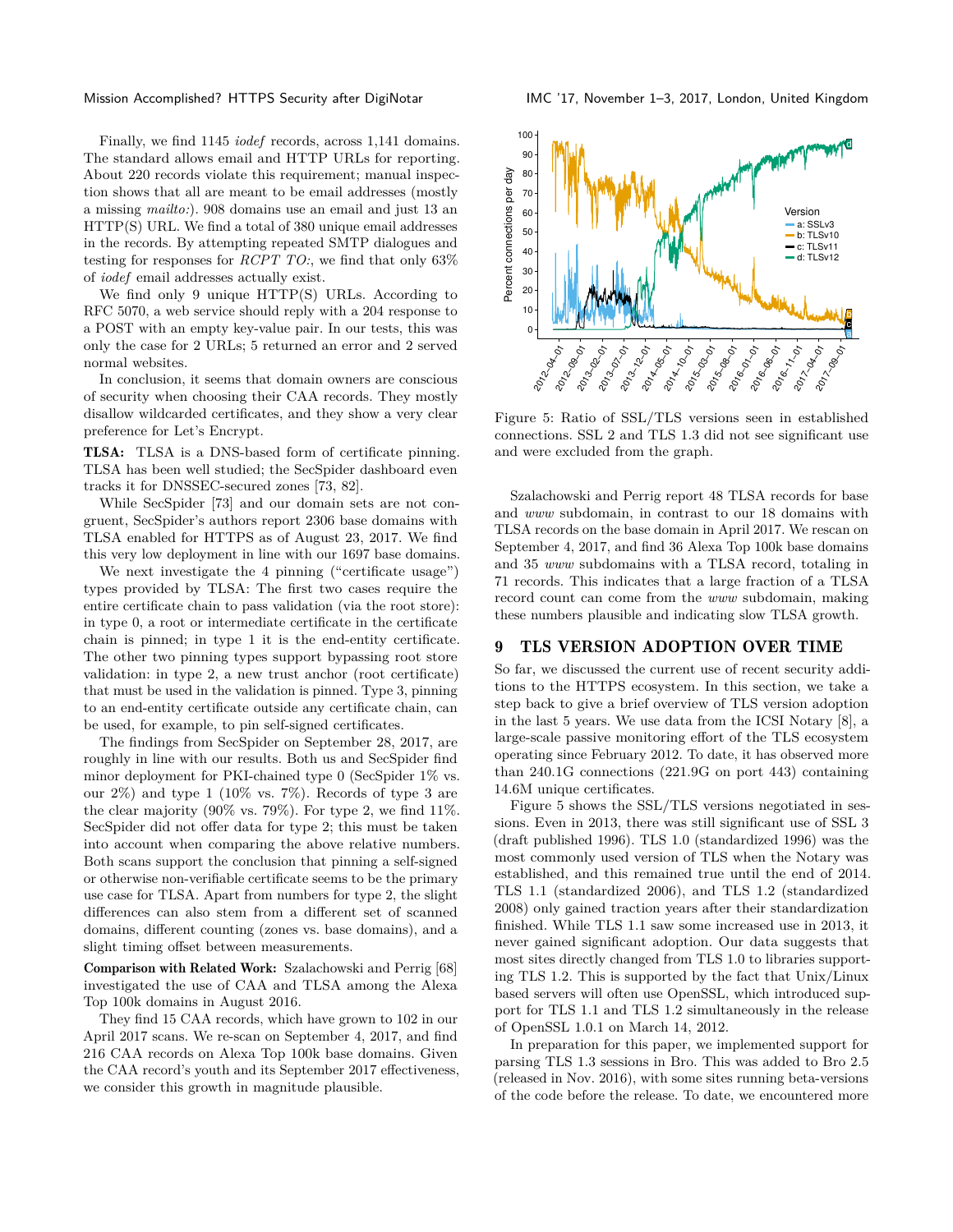IMC '17, November 1–3, 2017, London, United Kingdom Amann, Gasser, Scheitle, Brent, Carle, Holz

<span id="page-11-2"></span>

| $Y \downarrow$ , $X \rightarrow$ | <b>SCSV</b> | CT     | HSTS   | HPKP   | CAA    | TLSA   | Top 1M | HTTP 200 |
|----------------------------------|-------------|--------|--------|--------|--------|--------|--------|----------|
| $\boldsymbol{n}$                 | 26M         | 2.3M   | 944k   | 6k     | 1.2k   | 0.5k   | 0.3k   | 28M      |
| <b>SCSV</b>                      | 100.00      | 95.65  | 67.86  | 96.03  | 92.57  | 91.49  | 96.08  | 94.94    |
| CT                               | 8.37        | 100.00 | 7.10   | 45.88  | 12.14  | 13.54  | 13.36  | 8.31     |
| <b>HSTS</b>                      | 2.43        | 2.90   | 100.00 | 92.21  | 49.12  | 70.21  | 6.60   | 3.40     |
| <b>HPKP</b>                      | 0.02        | 0.12   | 0.61   | 100.00 | 9.82   | 19.92  | 0.72   | 0.02     |
| CAA                              | 0.00        | 0.01   | 0.07   | 1.98   | 100.00 | 14.70  | 0.04   | 0.00     |
| <b>TLSA</b>                      | 0.00        | 0.00   | 0.04   | 1.66   | 6.07   | 100.00 | 0.02   | 0.00     |
| Top 1M                           | 1.01        | 1.60   | 1.93   | 32.12  | 8.63   | 8.32   | 100.00 | 0.99     |
| HTTP 200                         | 100.00      | 100.00 | 100.00 | 100.00 | 100.00 | 100.00 | 100.00 | 100.00   |

Table 10:  $P(Y|X)$  in %, giving the empirical probability that technology  $Y$  is deployed when  $X$  is. For comparability across all features, sets only contain HTTP 200 domains, making these numbers incompatible to in-depth analysis per feature. Highlighted cells are discussed in Section [10.1.](#page-11-1)

than 7 million connections negotiating different TLS 1.3 drafts. The number of these connections peaked during February 2017 with up to 36k successful connections per day, when Google enabled TLS 1.3 support by default in Chrome 56. These numbers decreased to 1k to 5k successful connections per day after Google disabled support again due to compatibility problems [\[59\]](#page-15-31). We see the early use of TLS 1.3 as a sign that the community is more security sensitive than it was in 2012, when our measurement began. We will continue monitoring the development and deployment of TLS 1.3.

#### <span id="page-11-0"></span>10 DISCUSSION

In this section, we discuss the overall state of HTTPS security based on our measurements. First, we map protection mechanisms against attack vectors and assess the number of protected domains. Next, we relate our findings to the deployment effort and risks to site availability. Furthermore, we give specific advice to different stakeholders how to improve the deployment of security extensions. Finally, we discuss the value of employing multiple vantage points and IP protocol versions to assess overall security.

#### <span id="page-11-1"></span>10.1 Correlation of Security Feature Application

In this section, we investigate the correlation between deployment of different features. Table [10](#page-11-2) shows the conditional probability for a feature  $Y$  to be effectively deployed given that another feature  $X$  is effectively deployed.

The lower left triangle of the matrix shows that deployment of a frequently deployed feature such as SCSV or CT does not imply the use of less common features. The upper right triangle offers more interesting insights, of which we discuss the highlighted cells here:

First, effective deployment of SCSV is less frequent for domains that use HSTS. Further investigation of this intriguing fact reveals that 280k domains, roughly equal to the drop-off compared to average deployment are hosted by the controversial [\[77\]](#page-15-32) provider Network Solutions/web.com. The hoster apparently enabled HSTS for a large set of domains, without support for SCSV and even does not provide valid certificates for those domains. We conclude from this that the drop-off in support of SCSV for domains that use HSTS  $(SCSV|HSTS)$  compared to the overall SCSV population stems from this large hosting provider who handles SCSV

<span id="page-11-3"></span>

| <b>Attack Vectors</b>                                                                                    | SCSY           |              | $HSTS$         | $\begin{array}{l} \displaystyle\mathop{\rm H^2F}\limits_{\Omega' \subset \Omega} \end{array}$ or TLSA | HРЮ          | $H\!P\!K\!P$ | $\rm HSTs$ $\rm PL$ |                | $\rm \scriptstyle{TISA}$ |
|----------------------------------------------------------------------------------------------------------|----------------|--------------|----------------|-------------------------------------------------------------------------------------------------------|--------------|--------------|---------------------|----------------|--------------------------|
| TLS Downgrade<br>TLS Stripping<br>MITM w/ fake Cert<br>Mis-Issuance Detection<br>Mis-Issuance Prevention |                |              | $\Omega$       | $\circ$                                                                                               | $\circ$      |              |                     |                |                          |
| Domains Protected<br>Intersection <sup>1</sup>                                                           | 49.2M<br>49.2M | 7.0M<br>6.1M | 0.9M<br>67,153 | 7485<br>2879                                                                                          | 6616<br>2827 | 479<br>-     | 27759               | 3057<br>24     | 973<br>$\boldsymbol{2}$  |
| Top 10k $\rightarrow$<br>Intersection <sup>1</sup>                                                       | 6789<br>6789   | 1959<br>1799 | 349<br>85      | 158<br>6                                                                                              | 156<br>6     | 150          | 144                 | 20<br>$\theta$ | 3<br>$\theta$            |
| 1: Number of domains that deploy the intersection of mechanisms, from left to right.                     |                |              |                |                                                                                                       |              |              |                     |                |                          |

Table 11: Attack vectors, protection mechanisms, and empirical coverage, sorted by Top 10K deployment. ∘ denotes partial protection (susceptible to Trust On First Use attacks), and ∙ denotes full protection.

incorrectly and sets HSTS for a large population of likely unused domains.

Second, domains that use HPKP very frequently also use CT and HSTS headers. We expect users who successfully master the complicated HPKP setup to also deploy other techniques. One reason why CAA and TLSA usage remains relatively low among HPKP users, could be the required control over the domain's DNS server.

Third, use of CAA or TLSA is frequently combined, and often correlates to HSTS or HPKP deployment. Given the low dissemination of CAA and TLSA, it is not surprising to find its users be aware of other, more common security techniques.

#### 10.2 Protection Against Attack Vectors

Table [11](#page-11-3) shows which HTTPS security extensions protect against specific attack vectors. This is based on work by Clark and van Oorschot [\[18\]](#page-14-9), who in 2013 theoretically evaluated various HTTPS security extensions. We contribute empirical evidence about their use.

The upper section of Table [11](#page-11-3) maps attack vectors to protection mechanisms. Most protection mechanisms defend against exactly one attack vector. Only HPKP and TLSA overlap, *i.e.,* both protect against MITM attacks by offering key pinning. In general, however, multiple protection mechanisms must be combined to protect against all attack vectors. We thus analyze how many domains are protected with multiple mechanisms. This is shown in the lower sections of Table [11.](#page-11-3) We start on the left with the most common protection mechanisms, and then successively intersect the set of protected domains with the set of domains that are protected with the mechanism(s) to the immediate right. Note that we exclude preloading lists from the intersection as they are only one *option* to provide HSTS and HPKP.

We see the number of protected domains drop one order of magnitude for each of the first four mechanisms. We also find a large drop in HSTS protected domains when intersecting with SCSV and CT. In fact, only about 7% of all HSTS domains are also protected with SCSV and CT. We, therefore, deduce that most hosts only deploy one or two protection mechanisms. This is also the case for mechanisms which require minimal configuration effort and carry low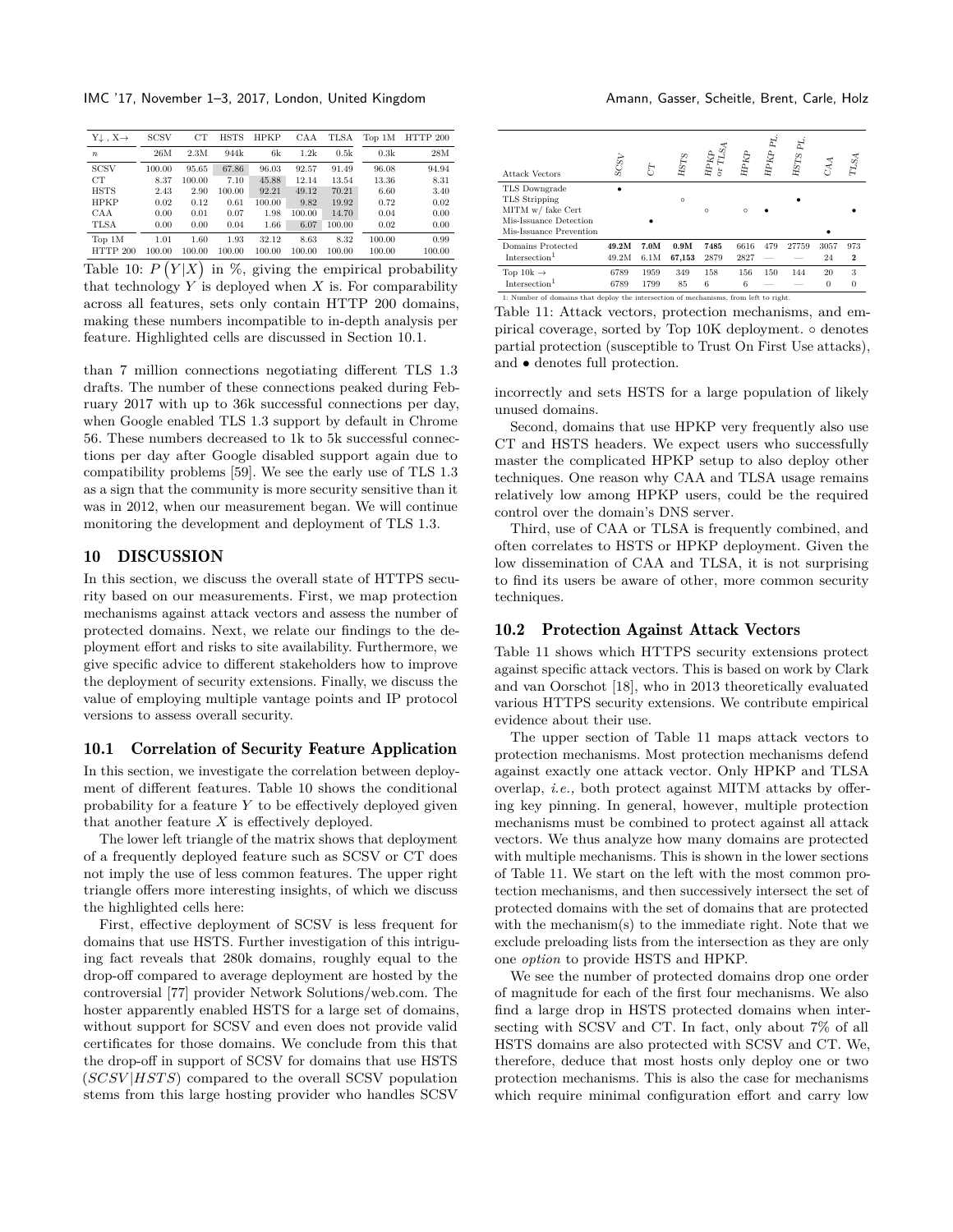risk of accidentally making a site unavailable. Ultimately, we find only 2 domains (*sandwich.net* and *dubrovskiy.net*) to deploy all security mechanisms investigated in this work. Unfortunately, the latter uses the StartSSL CA, which is now distrusted by Chrome.

# 10.3 Top 10 Validation

We validate our findings for the Alexa Top 10 domains using SSL Labs [\[58\]](#page-15-33). Table [12](#page-12-0) shows the settings for the Alexa Top 10 domains. In line with our overall results, we find almost universal support for SCSV, but only few domains deploy CT, HSTS, or HPKP. Only *google.com* uses CAA and no Top 10 domain deploys TLSA. We emphasize the high and correct usage of SCTs as a TLS extension, caused by Google domains. Please note that our investigation only looks at base domains—redirects are not followed. As noted by Kranch and Bonneau [\[42\]](#page-14-21), the security extensions covered in this work are required to work on the base domain, as any insecure redirect can be exploited by attackers. Under this precept, we do not attribute HSTS to domains that only use HSTS on subdomains, such as in the case of *google.com* where HSTS is supported for a lot of subdomains such as *www.google.com*, but not the base domain (see section [6.2\)](#page-7-2).

# 10.4 Correlating Effort, Risk, and Usage

We relate deployment effort, risk to site availability, and measure deployment of technologies that have emerged after the DigiNotar incident in Table [13.](#page-12-1)

We classify effort as follows: *None*, where the server administrator has to take no action (*e.g.,* SCSV, embedded SCTs). *Low* applies where the operator has to enable an extension, but no complex configuration is needed. *E.g.*, this applies to HSTS, as one can just copy a configuration string from a tutorial. *Medium* applies where the operator needs to make simple adjustments to instructions from manuals, *e.g.,* replacing the domain name or CA name, *e.g.,* for CAA. *High* effort is assigned where configuration requires careful thought or multiple steps, *e.g.,* for HPKP.

We classify availability risk as how easily misconfigurations can lead to serious availability issues for a domain. We assign *none* where no risk exists, and *low* to technologies that do not offer much risk potential or are easy and quick to fix. *Medium* applies to mechanisms that are more difficult to fix when deployed incorrectly and can affect a large user base at once. *High* is used for technologies that can harm availability for a large user base and that are difficult and slow to remediate. Examples are wrongly preloaded HPKP pins [\[69\]](#page-15-27) and hostile pinning, where an MITM attacker sends incorrect pins to restrict user access [\[25\]](#page-14-5).

Using this classification system, we see that technologies with low effort and low risk to availability seem to hold a bigger market share.

#### 10.5 Improving Deployment

Our data suggests that security extensions with low (or no) deployment effort and/or little risk to availability can quickly

<span id="page-12-0"></span>

| Domain               | SCSV | CТ         | <b>HSTS</b> | <b>HPKP</b> | CAA | <b>TLSA</b> |
|----------------------|------|------------|-------------|-------------|-----|-------------|
| 1 google.com         |      | <b>TLS</b> | x           | Preloaded   |     | х           |
| 2 facebook.com       |      | X.509      | Preloaded   | Preloaded   | x   | х           |
| 3 baidu.com          |      | X.509      |             |             | х   | х           |
| 4 wikipedia.org      |      | х          | Preloaded   |             | х   | х           |
| 5 vahoo.com          |      | х          | х           |             | х   | Х           |
| 6 reddit.com         |      | x          | Preloaded   |             | x   | x           |
| 7 google.co.in       |      | <b>TLS</b> | x           | Preloaded   | x   | x           |
| $8 \text{ qq.com}^1$ |      | х          | х           |             | x   | Х           |
| 9 taobao.com         |      | x          | х           |             | х   | х           |
| 10 youtube.com       |      | ГLS        | Х           | Preloaded   | Х   |             |

1: No HTTPS support

Table 12: Support of investigated techniques for the Alexa Top 10 *base* domains as of April 2, 2017.

<span id="page-12-1"></span>

| Mechanism                                        | Standard- | Deployment |                     | Effort            | Availability |
|--------------------------------------------------|-----------|------------|---------------------|-------------------|--------------|
|                                                  | ized      | Overall    | Top $10K\downarrow$ |                   | Risk         |
| <b>SCSV</b>                                      | 2015      | 49.2M      | 6789                | none              | low          |
| $CT-x509$                                        | 2013      | 7.0M       | 1788                | $\mathrm{none}^2$ | none         |
| <b>HSTS</b>                                      | 2012      | 0.9M       | 349                 | low               | low          |
| CT-TLS                                           | 2013      | 27.759     | 171                 | high              | none         |
| <b>HPKP</b>                                      | 2015      | 6616       | 156                 | high              | high         |
| HPKP PL.                                         | $2012^1$  | 479        | 150                 | high              | high         |
| HSTS PL.                                         | $2012^1$  | 23,539     | 144                 | medium            | medium       |
| CAA                                              | 2013      | 3057       | 20                  | medium            | low          |
| TLSA                                             | 2012      | 973        | 3                   | high              | medium       |
| CT-OCSP                                          | 2013      | 191        | $\Omega$            | low               | none         |
| 1: Preloading list first added to Chrome in 2012 |           |            |                     |                   |              |

2: Requires deployment effort on CA side and a new site certificate.

Table 13: Correlation of Age, #Deploying Domains, Effort and Availability Risk of various HTTPS ecosystem security extensions, sorted by Top 10K domains. Low effort and low availability risk can drive wide-spread use.

gain market traction. This would support several hypotheses among them, administrators shying away from deployment due to perceived effort or risk, or administrators not caring enough about additional security, or possibly being unaware of the new mechanisms. In either of these cases, it would be essential to design new extensions with a view towards minimal effort on the side of administrators. Changes in how updates are shipped can help: Enabling certain mechanisms by default, as done with SCSV in OpenSSL, could also be extended to TLS enabled web servers by sending an HSTS header by default; this approach is complementary to efforts like Let's Encrypt which can be automated to ensure a server will always serve a valid certificate. Additionally, web server software could facilitate successful deployment, *e.g.,* by providing tools to generate the correct HPKP configuration directive to pin the currently used TLS key.

Our data suggests how pronounced the effect of big players pushing the deployment of security extensions can be. Browser vendors, for example, can drive the ecosystem towards the adoption of extensions, *e.g.,* as Google has demonstrated with CT. This is most effective when their interests happen to align with those of the userbase, which is a nontechnical issue.

#### 10.6 Multi-Site and Multi-Protocol Scans

For this work we conduct a multitude of active and passive measurements, covering three continents and both IPv6 and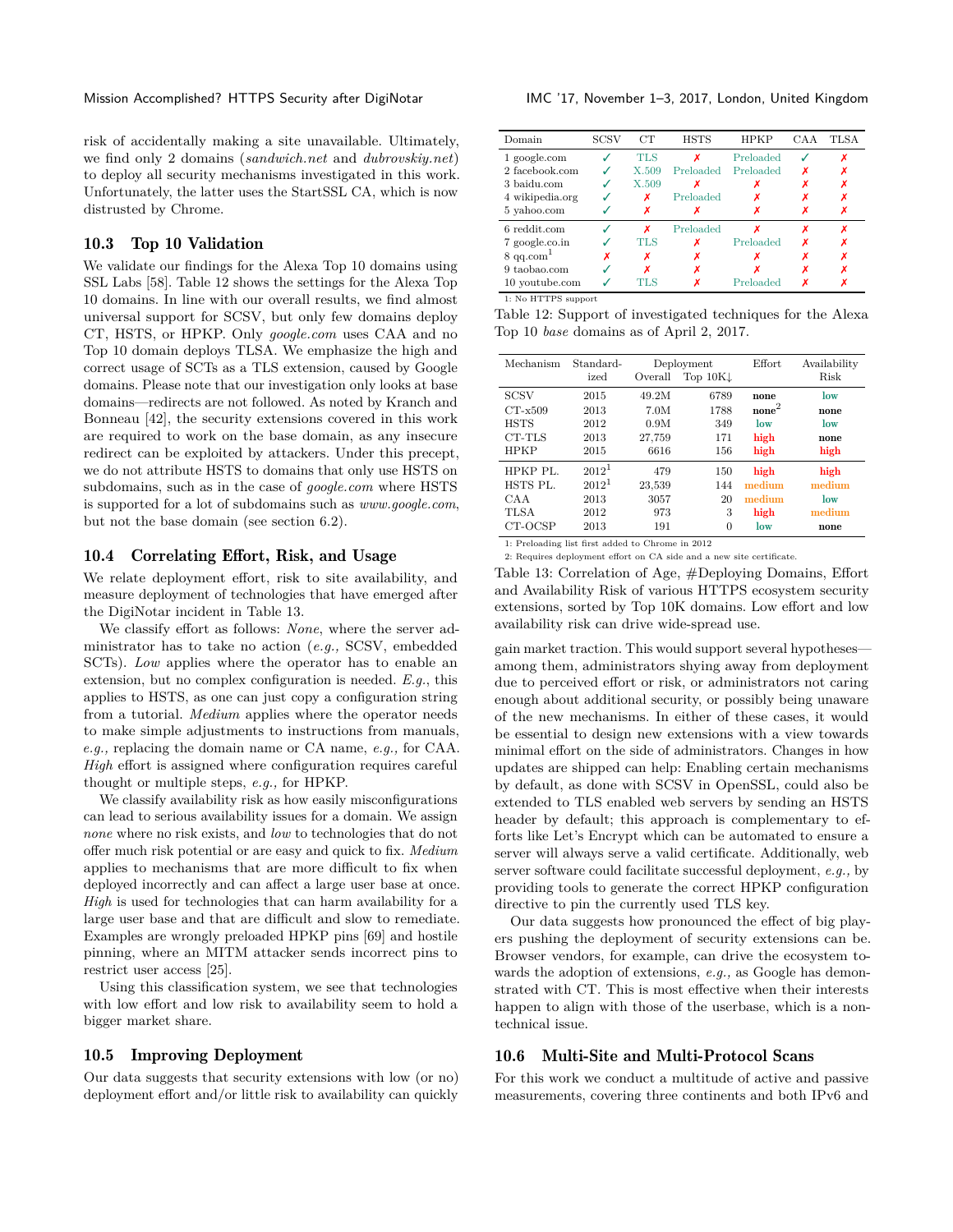IMC '17, November 1–3, 2017, London, United Kingdom Amann, Gasser, Scheitle, Brent, Carle, Holz

IPv4. To the best of our knowledge, this is the first work with such a diverse coverage. We examine how much additional information can be learned from performing such a varied array of scans, vs. only using more limited sources of data.

For *active scans*, we find the IPv4 results from Sydney and Munich to be very much in line. While we encounter some expected differences between the vantage points (like DNS servers returning different A records), these differences are very limited in scope: Only 15k out of 25M domains (.06%) serve inconsistent HSTS or HPKP headers.

The same is true when comparing our IPv6 and IPV4 scans: while there are, as expected, fewer responses for IPv6, domains that respond on both IPv4 and IPv6 are typically configured consistently: Only 754 out of 1.09M dual-stacked domains (.06% as well) serve different HSTS/HPKP headers.

Our conclusion is that multiple scans are useful for result validation, but are only required for studies that seek in-depth knowledge about how the HTTPS ecosystem presents itself from different view points. Please note that our analysis only compares HSTS and HPKP headers across domains — hosts may still serve different content, present different certificates, or exhibit different cryptographic algorithms, which were out of scope in this work. These properties, along with a detailed analysis of inconsistent domains [\[52\]](#page-15-34), can be further analyzed based on our shared raw data.

Even for *passive monitoring*, the measurements from our three vantage points yield similar results. Again, having several vantage points available still provides valuable validation. Contrasting active and passive monitoring, we find our active scans to yield more data points and, in some respects, to allow for more in-depth analysis and more precise statements. Some of our measurements are impossible using passive data: *e.g.,* HTTP headers are not visible in passive monitoring of HTTPS. We emphasize, however, that passive monitoring remains a valuable, complementary addition. It allows to track uptake of new technologies by users, and we found in our work that it is more likely to lead to discovery of oddities, such as our discovery of connections to servers that imitate TLS handshakes to well-known sites (see Section [5.3\)](#page-5-1).

#### 10.7 Limitations and Future Work

Our work takes some important design decisions on the evaluation of domain-based security.

The first is to only look at domains that behave consistently across different target and source IP addresses and protocols. While very few domains fail this test, closer investigation of inconsistent domains may reveal interesting insight.

The second is to only look at the base domain, i.e., not prepending the *www* prefix, not following redirects, and only evaluating headers of HTTP 200 domains. While it is critical for domains to protect their base domain, which is the user's typical entry point, the correctness and behavior of redirects into subdomains is another complex field of interesting study.

The third is the more systematic investigation of "parked" domains, which, *e.g.,* use the same invalid certificate for millions of hosted domains. Carefully limiting the influence of such clusters may further sharpen domain-based analysis.

#### 10.8 Reproducible Research & Data Release

We aim for repeatable, replicable, and reproducible research as defined by ACM [\[1,](#page-14-46) [64\]](#page-15-35). We publish all active scan data (traces and/or result data), as well as the source code for the utilities we used and created for this work. We can not provide more detailed information about passively captured data for ethical and legal reasons. Hosting is provided by the TUM library for long-term availability at <https://mediatum.ub.tum.de/1377982>

#### <span id="page-13-0"></span>11 SUMMARY

A number of new security measures for the HTTPS ecosystem have been developed in the five years since the compromise of DigiNotar. While these techniques protect against a wealth of different attacks and would have been able to prevent or at least lessen the impact of the DigiNotar compromise, we find that deployment is disappointing for most of them. Our findings suggest a correlation between configuration effort, incurred risk to site availability, and actual deployment status. Technologies that are easy to deploy and have little risk to availability have the highest deployment (Certificate Transparency and SCSV). Those that have either high deployment effort or carry a high risk of misconfiguration have often low deployment. We note that Certificate Transparency may be a special case in our study: its deployment was massively supported by a major corporation (Google) whose business is heavily web-based and which also develops a very popular browser, hence allowing it to provide both client- and server-side support.

Our findings would support the hypothesis that operators consciously decide against deployment based on perceived effort and/or incurred risk; but it would also be consistent with a large faction of operators not caring enough about additional security to invest the effort or simply being unaware of available defenses for their sites. Empirical measurement finds its limits here: a qualitative, interview-based follow-up study may be advisable and reveal deeper insights why deployment is lacking. As such, the mission to achieve HTTPS ecosystem security is certainly not yet accomplished. Acknowledgments:

This work was partially funded by the Major Equipment and Early Career Researcher grant schemes of the Faculty of Engineering & Information Technology, The University of Sydney; by the German Federal Ministry of Education and Research under project X-Check, grant 16KIS0530, and project DecADe, grant 16KIS0538; by the National Science Foundation under grant numbers CNS-1528156 and ACI-1348077. Any opinions, findings, and conclusions or recommendations expressed in this material are those of the author(s) and do not necessarily reflect the views of The University of Sydney, the German Federal Ministry of Education and Research or the NSF.

We thank our shepherd Zhiyun Qian and the anonymous reviewers for their helpful comments. We thank Sebastian Gallenmüller and Eric Osterweil for their support.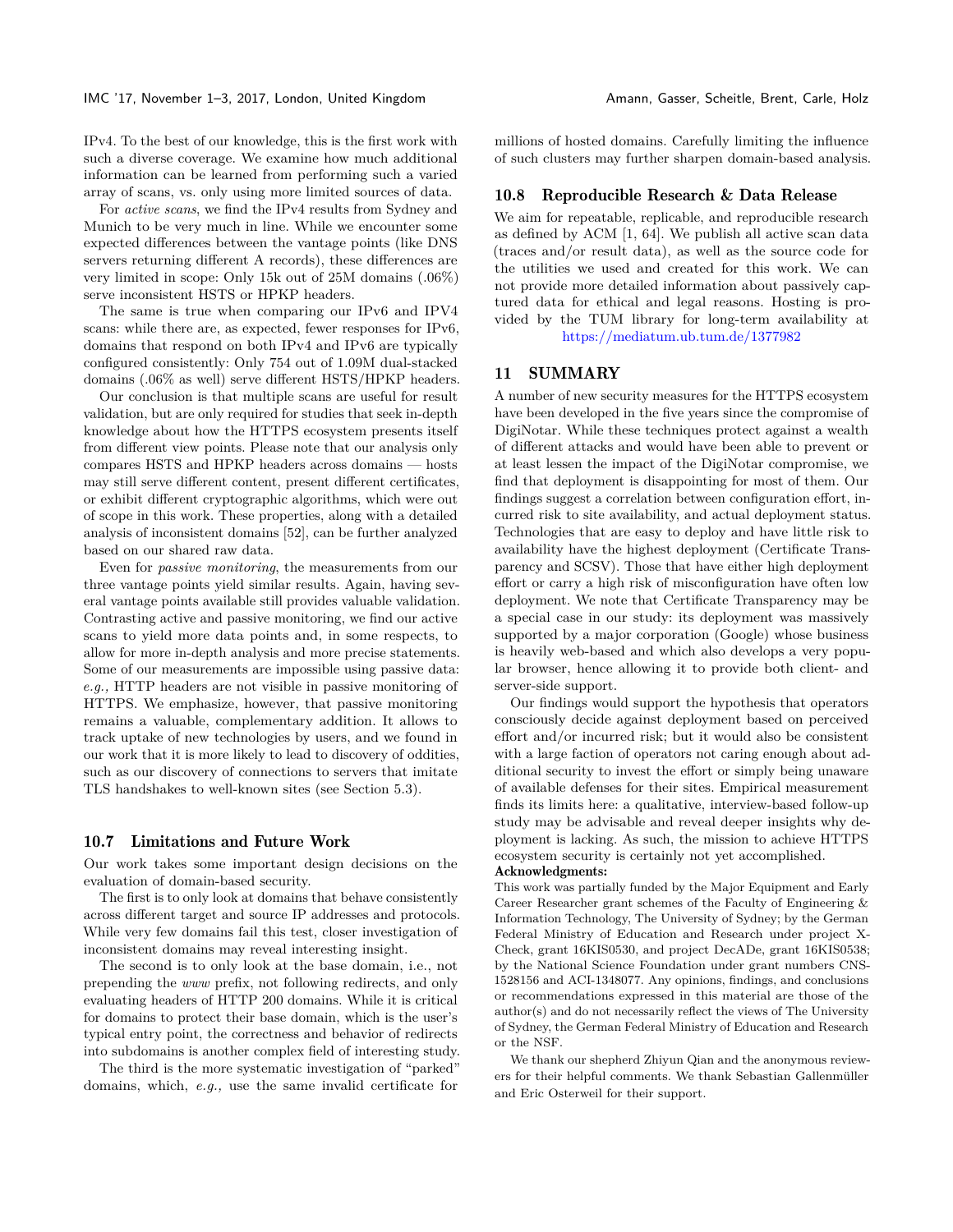Mission Accomplished? HTTPS Security after DigiNotar IMC '17, November 1-3, 2017, London, United Kingdom

#### REFERENCES

- <span id="page-14-46"></span>[1] ACM. Result and Artifact Review and Badging. [https://www.](https://www.acm.org/publications/policies/artifact-review-badging) [acm.org/publications/policies/artifact-review-badging,](https://www.acm.org/publications/policies/artifact-review-badging) Acc. Jan 18 2017.
- <span id="page-14-15"></span>[2] David Adrian, Karthikeyan Bhargavan, Zakir Durumeric, Pierrick Gaudry, Matthew Green, J. Alex Halderman, Nadia Heninger, Drew Springall, Emmanuel Thomé, Luke Valenta, Benjamin VanderSloot, Eric Wustrow, Santiago Zanella-Béguelin, and Paul Zimmermann. Imperfect Forward Secrecy: How Diffie-Hellman Fails in Practice. In *22nd ACM Conference on Computer and Communications Security*, 2015.
- <span id="page-14-11"></span>[3] Devdatta Akhawe, Johanna Amann, Matthias Vallentin, and Robin Sommer. Here's My Cert, So Trust Me, Maybe? Understanding TLS Errors on the Web. In *International World Wide Web Conference*, May 2013.<br>[4] Alexa. Top 1,000,000 sites.
- <span id="page-14-27"></span>[http://s3.amazonaws.com/](http://s3.amazonaws.com/alexa-static/top-1m.csv.zip) [alexa-static/top-1m.csv.zip,](http://s3.amazonaws.com/alexa-static/top-1m.csv.zip) April 02, 2017.
- <span id="page-14-29"></span>[5] Alexa. Top Sites per Country. [http://www.alexa.com/topsites/](http://www.alexa.com/topsites/countries) [countries,](http://www.alexa.com/topsites/countries) April 02, 2017.
- <span id="page-14-35"></span>[6] Johanna Amann. One sided connection tests for Bro. [https:](https://github.com/0xxon/bro-onesided-tls) [//github.com/0xxon/bro-onesided-tls,](https://github.com/0xxon/bro-onesided-tls) 2017.
- <span id="page-14-12"></span>[7] Johanna Amann, Robin Sommer, Matthias Vallentin, and Seth Hall. No Attack Necessary: The Surprising Dynamics of SSL Trust Relationships. In *Proc. Annual Computer Security Applications Conference*, 2013.
- <span id="page-14-0"></span>[8] Johanna Amann, Matthias Vallentin, Seth Hall, and Robin Sommer. Extracting Certificates from Live Traffic: A Near Real-Time SSL Notary Service. Technical Report TR-12-014, International Computer Science Institute, November 2012.
- <span id="page-14-45"></span>[9] Richard Barnes, Jacob Hoffman-Andrews, and James Kasten. Automatic Certificate Management Environment (ACME). Internet draft, 2017.
- <span id="page-14-18"></span>[10] Benjamin Beurdouche, Karthikeyan Bhargavan, Antoine Delignat-Lavaud, Cédric Fournet, Markulf Kohlweiss, Alfredo Pironti, Pierre-Yves Strub, and Jean Karim Zinzindohoue. A Messy State of the Union: Taming the Composite State Machines of TLS. In *36th IEEE Symposium on Security and Privacy*, May 2015.
- <span id="page-14-31"></span>[11] Birk Blechschmidt and Quirin Scheitle. GitHub: massdns, commit 4b3148a. [https://github.com/quirins/massdns,](https://github.com/quirins/massdns) 2017. [12] CA/Browser Forum. Ballot 187 – Make CAA Check-
- <span id="page-14-10"></span>ing Mandatory. [https://cabforum.org/2017/03/08/](https://cabforum.org/2017/03/08/ballot-187-make-caa-checking-mandatory/) [ballot-187-make-caa-checking-mandatory/.](https://cabforum.org/2017/03/08/ballot-187-make-caa-checking-mandatory/)
- <span id="page-14-38"></span>Feb 2014 Survey Responses. Results from Google survey. [https://sites.google.com/site/](https://sites.google.com/site/certificatetransparency/feb-2014-survey-responses) [certificatetransparency/feb-2014-survey-responses,](https://sites.google.com/site/certificatetransparency/feb-2014-survey-responses) 2014.
- <span id="page-14-41"></span>[14] Chromium. HSTS/HPKP Preload Lists. v389, commit 21f26e9 [https://cs.chromium.org/chromium/src/net/http/](https://cs.chromium.org/chromium/src/net/http/transport_security_state_static.json?rcl=21f26e9) [transport\\_security\\_state\\_static.json?rcl=21f26e9,](https://cs.chromium.org/chromium/src/net/http/transport_security_state_static.json?rcl=21f26e9) 02.03.2017.
- <span id="page-14-19"></span>[15] L. Chuat, P. Szalachowski, A. Perrig, B. Laurie, and E. Messeri. Efficient Gossip Protocols for Verifying the Consistency of Certificate Logs. In *2015 IEEE Conference on Communications and Network Security (CNS)*, 2015.
- <span id="page-14-8"></span>[16] Taejoong Chung, Yabing Liu, David Choffnes, Dave Levin, Bruce MacDowell Maggs, Alan Mislove, and Christo Wilson. Measuring and Applying Invalid SSL Certificates: The Silent Majority. In *Proc. 16th ACM Internet Measurement Conference (IMC)*. ACM, 2016.
- <span id="page-14-28"></span>[17] Cisco. Umbrella Top 1M List. [http://s3-us-west-1.amazonaws.](http://s3-us-west-1.amazonaws.com/umbrella-static/index.html) [com/umbrella-static/index.html,](http://s3-us-west-1.amazonaws.com/umbrella-static/index.html) April 02, 2017.
- <span id="page-14-9"></span>[18] Jeremy Clark and Paul C. van Oorshot. SoK: SSL and HTTPS: Revisiting Past Challenges and Evaluating Certificate Trust Model Enhancements. In *Proc. IEEE Security and Privacy*, 2013.
- <span id="page-14-40"></span>[19] Comodo CA. New certificate for www.fhi.no with corrected SCTs. crt.sh: [https://crt.sh/?id=142059145,](https://crt.sh/?id=142059145) 2017.
- <span id="page-14-39"></span>[20] Comodo CA. Revoked certificate for www.fhi.no with invalid SCTs. crt.sh: [https://crt.sh/?id=23021029,](https://crt.sh/?id=23021029) 2017.
- <span id="page-14-22"></span>[21] Sergio de los Santos, Carmen Torrano, Yaiza Rubio, and Félix Brezo. Implementation State of HSTS and HPKP in Both Browsers and Servers. In *International Conference on Cryptology and Network Security*. Springer, 2016.
- <span id="page-14-36"></span>[22] David Dittrich, Erin Kenneally, et al. The Menlo Report: Ethical Principles Guiding Information and Communication Technology Research. *US Department of Homeland Security*, 2012.
- <span id="page-14-13"></span>[23] Zakir Durumeric, David Adrian, Ariana Mirian, James Kasten, Elie Bursztein, Nicolas Lidzborski, Kurt Thomas, Vijay Eranti, Michael Bailey, and J Alex Halderman. Neither Snow Nor Rain Nor MITM...: An Empirical Analysis of Email Delivery Security. In *Proceedings of the 15th ACM SIGCOMM Conference on*

*Internet Measurement Conference (IMC'15)*, October 2015.

- <span id="page-14-1"></span>[24] Zakir Durumeric, Eric Wustrow, and J. Alex Halderman. ZMap: Fast Internet-wide Scanning and Its Security Applications. In *Proc. 22nd USENIX Security Symposium (USENIX Security)*, 2013.
- <span id="page-14-5"></span>[25] Chris Evans, Chris Palmer, and Ryan Sleevi. Public Key Pinning Extension for HTTP. RFC 7469 (Proposed Standard), April 2015.
- <span id="page-14-34"></span>[26] Oliver Gasser et al. GitHub repository for goscanner. [https:](https://github.com/tumi8/goscanner) [//github.com/tumi8/goscanner,](https://github.com/tumi8/goscanner) 2017.
- <span id="page-14-33"></span>[27] Oliver Gasser, Quirin Scheitle, Sebastian Gebhard, and Georg Carle. Scanning the IPv6 Internet: Towards a Comprehensive Hitlist. In *Proc. 8th Int. Workshop Traffic Monitoring and Analysis (TMA)*, 2016.
- <span id="page-14-37"></span>[28] Google. Certificate Transparency in Chrome. [https:](https://a77db9aa-a-7b23c8ea-s-sites.googlegroups.com/a/chromium.org/dev/Home/chromium-security/root-ca-policy/CTPolicyMay2016edition.pdf) [//a77db9aa-a-7b23c8ea-s-sites.googlegroups.com/a/](https://a77db9aa-a-7b23c8ea-s-sites.googlegroups.com/a/chromium.org/dev/Home/chromium-security/root-ca-policy/CTPolicyMay2016edition.pdf) [chromium.org/dev/Home/chromium-security/root-ca-policy/](https://a77db9aa-a-7b23c8ea-s-sites.googlegroups.com/a/chromium.org/dev/Home/chromium-security/root-ca-policy/CTPolicyMay2016edition.pdf) [CTPolicyMay2016edition.pdf,](https://a77db9aa-a-7b23c8ea-s-sites.googlegroups.com/a/chromium.org/dev/Home/chromium-security/root-ca-policy/CTPolicyMay2016edition.pdf) May 2016.
- <span id="page-14-24"></span>[29] Google. Certificate Transparency repository on GitHub. [https:](https://github.com/google/certificate-transparency) [//github.com/google/certificate-transparency,](https://github.com/google/certificate-transparency) 2017.
- <span id="page-14-26"></span>Certificate Transparency website. [https://www.](https://www.certificate-transparency.org/) [certificate-transparency.org/,](https://www.certificate-transparency.org/) 2017.
- <span id="page-14-25"></span>[31] Google and Lexi Brent. GitHub repository for modified version of Google's CT log monitor. [https://github.com/lexibrent/](https://github.com/lexibrent/certificate-transparency/tree/ctscan_project_dev) [certificate-transparency/tree/ctscan\\_project\\_dev,](https://github.com/lexibrent/certificate-transparency/tree/ctscan_project_dev) 2017.
- <span id="page-14-20"></span>[32] Josef Gustafsson, Gustaf Overier, Martin Arlitt, and Niklas Carlsson. A First Look at the CT Landscape: Certificate Transparency Logs in Practice. In *Proc. 18th International Conference on Passive and Active Measurement (PAM'17)*, Sydney, Australia, 2017.
- <span id="page-14-7"></span>[33] Philipp Hallam-Baker and Rob Stradling. DNS Certification Authority Authorization (CAA) Resource Record. RFC 6844, January 2013.<br>[34] Scott Helme.
- <span id="page-14-43"></span>Scott Helme. Getting an  $A+$  on the Qualys SSL Test - Windows Edition.  $\frac{h}{h}$  https://scotthelme.co.uk/  $\mathrm{https://scotthelme.co.uk/}$  $\mathrm{https://scotthelme.co.uk/}$  $\mathrm{https://scotthelme.co.uk/}$ [getting-an-a-on-the-qualys-ssl-test-windows-edition/,](https://scotthelme.co.uk/getting-an-a-on-the-qualys-ssl-test-windows-edition/) Jan 2015.
- <span id="page-14-16"></span>[35] Nadia Heninger, Zakir Durumeric, Eric Wustrow, and J. Alex Halderman. Mining Your Ps and Qs: Detection of Widespread Weak Keys in Network Devices. In *USENIX Security*, 2012.
- <span id="page-14-4"></span>[36] Jeff Hodges, Collin Jackson, and Adam Barth. HTTP Strict Transport Security (HSTS). RFC 6797, November 2012.
- <span id="page-14-6"></span>[37] Paul Hoffman and Jakob Schlyter. The DNS-Based Authentication of Named Entities (DANE) Transport Layer Security (TLS) Protocol: TLSA. RFC 6698 (Proposed Standard), August 2012. Updated by RFCs 7218, 7671.
- <span id="page-14-14"></span>[38] Ralph Holz, Johanna Amann, Olivier Mehani, Matthias Wachs, and Mohamed Ali Kaafar. TLS in the wild: An Internet-wide analysis of TLS-based protocols for electronic communication. In S. Capkun, editor, *Network and Distributed System Security Symposium (NDSS'16)*, February 2016.
- <span id="page-14-2"></span>[39] Ralph Holz, Lothar Braun, Nils Kammenhuber, and Georg Carle. The SSL Landscape: A Thorough Analysis of the X.509 PKI Using Active and Passive Measurements. In *Proc. 11th ACM SIGCOMM Internet Measurement Conference (IMC)*, Berlin, Germany, 2011.
- <span id="page-14-17"></span>[40] Lin-Shung Huang, Shrikant Adhikarla, Dan Boneh, and Collin Jackson. An Experimental Study of TLS Forward Secrecy Deployments. *IEEE Internet Computing*, 18(6), 2014.
- <span id="page-14-30"></span>[41] ICANN. Centralized zone data service. [https://czds.icann.org,](https://czds.icann.org) April 02 2017.
- <span id="page-14-21"></span>[42] Michael Kranch and Joseph Bonneau. Upgrading HTTPS in Mid-Air: An Empirical Study of Strict Transport Security and Key Pinning. In *NDSS*, 2015.
- <span id="page-14-32"></span>[43] NLnet Labs. Unbound 1.6.0 DNS resolver. [https://www.unbound.](https://www.unbound.net) [net,](https://www.unbound.net) 2017.
- <span id="page-14-3"></span>[44] Ben Laurie, Adam Langley, and Emilia Kasper. Certificate Transparency. RFC 6962 (Experimental), June 2013.<br>[45] Eric Law. Internet Explorer
- <span id="page-14-44"></span>Explorer should send TLS\_FALLBACK\_SCSV. [https://connect.](https://connect.microsoft.com/IE/feedback/details/1002874/internet-explorer-should-send-tls-fallback-scsv) [microsoft.com/IE/feedback/details/1002874/](https://connect.microsoft.com/IE/feedback/details/1002874/internet-explorer-should-send-tls-fallback-scsv) [internet-explorer-should-send-tls-fallback-scsv,](https://connect.microsoft.com/IE/feedback/details/1002874/internet-explorer-should-send-tls-fallback-scsv) Oct 2014.
- <span id="page-14-23"></span>[46] Wilson Lian, Eric Rescorla, Hovav Shacham, and Stefan Savage. Measuring the Practical Impact of DNSSEC Deployment. In *Proc. 22nd USENIX Security Symposium (USENIX Security)*, Washington, D.C., 2013.
- <span id="page-14-42"></span>[47] Mozilla. HPKP Preload List. [https://wiki.mozilla.org/](https://wiki.mozilla.org/SecurityEngineering/Public_Key_Pinning/Implementation_Details) [SecurityEngineering/Public\\_Key\\_Pinning/Implementation\\_](https://wiki.mozilla.org/SecurityEngineering/Public_Key_Pinning/Implementation_Details) [Details,](https://wiki.mozilla.org/SecurityEngineering/Public_Key_Pinning/Implementation_Details) March 02 2017.